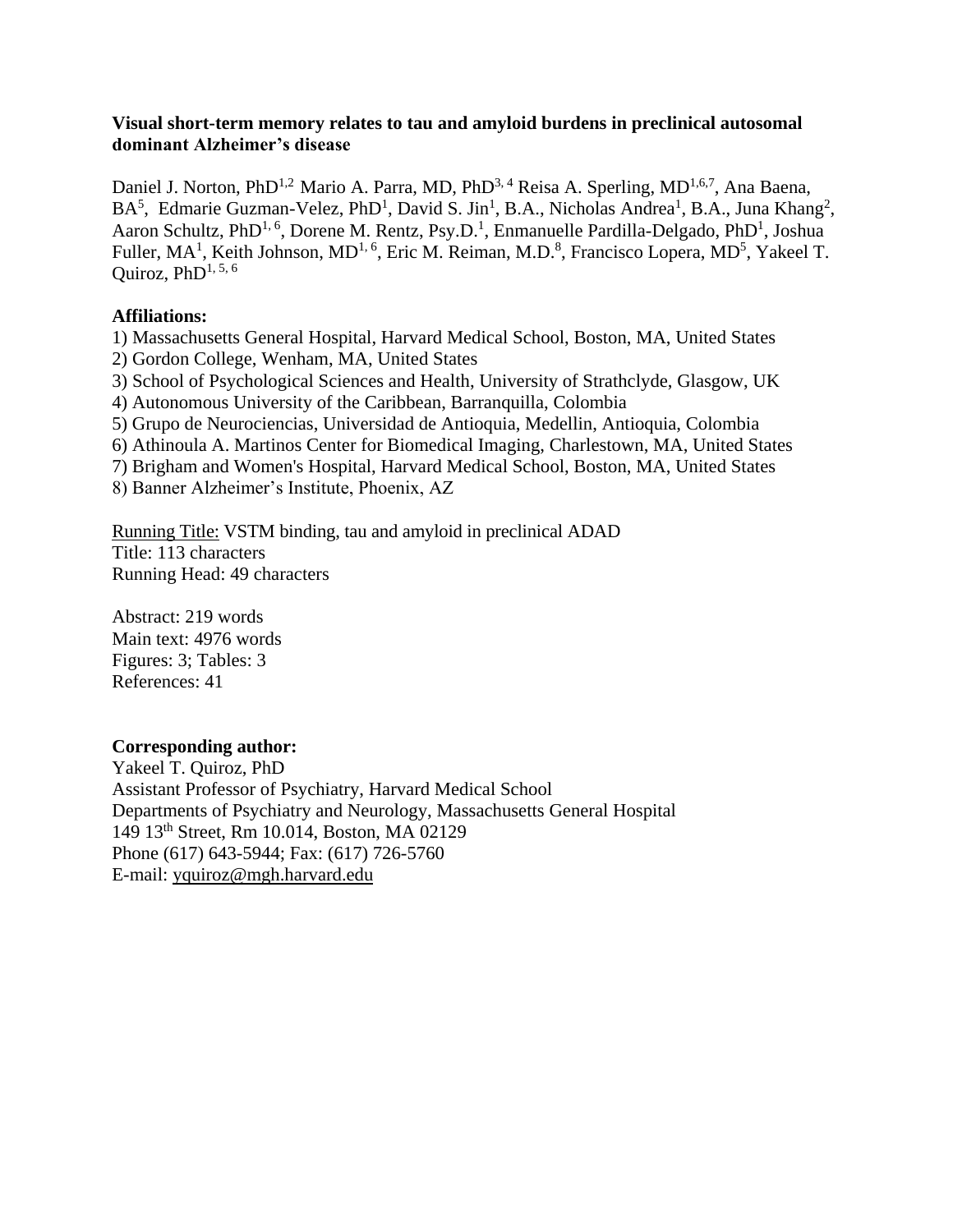# **Declarations**

- **Ethics approval and consent to participate:** All subjects provided informed consent to participate. The study was approved by the institutional review boards of Massachusetts General Hospital and Universidad de Antioquia.
- **Availability of data and material**: data are not currently publicly available due to the sensitive nature of the rare kindred individuals tested.
- **Competing interests**: the authors have no competing interests to report.
- **Study funding:** This study was supported by grant DP5OD019833 from the National Institutes of Health Office of the Director (Dr Quiroz), the Clafin Distinguished Scholar Award from the Massachusetts General Hospital Executive Committee on Research (Dr Quiroz), the Physician/Scientist Development Award from the Massachusetts General Hospital (Dr Quiroz), grants R01 AG046396, R01 AG027435, P50 AG00513421, and P01 AG036694 (Drs Sperling and Johnson) and grant K24 AG035007 (Dr Sperling) from the National Institute on Aging, project 111565741185 from the Administrative Department of Science, Technology, and Innovation (Colciencias Colombia) (Dr Lopera), Fidelity Biosciences (Dr Johnson), Harvard Neurodiscovery Center (Dr Johnson), the Alzheimer's Association (Dr Johnson), and the Marr Foundation (Drs Sperling and Johnson).
- **Authors' contributions**: DJN: drafted manuscript, acquired & analyzed data, interpreted the data, revised manuscript. MAP conception/design of study, data interpretation, manuscript revision. RAS conception/design of study. AB: data acquisition. EG-V, data acquisition, interpretation, manuscript revision. DSJ: data acquisition, data analysis. NA: data acquisition & analysis JK: manuscript revision, data analysis. AS; data analysis, data acquisition, data interpretation. DMR: conception/design of study. EP-D: manuscript revision, data analysis. JF: data analysis, data acquisition, manuscript revision. KJ: conception/design of study, data interpretation. EMR conception/design of study. FL: conception/design of study. YTQ: conception/design of study, data acquisition, analysis & interpretation, manuscript revision. All authors have read and approve of the final manuscript.
- **Acknowledgements**: The authors thank the participants from the PSEN-1 kindred in Colombia and their families.
- **Consent for publication**: not applicable
- **Abbreviations**: mild cognitive impairment (MCI); Alzheimer's disease (AD); Autosomal Dominant Alzheimer's Disease (ADAD); Consortium to Establish a Registry of Alzheimer's disease neuropsychological battery (CERAD); color-shape binding (CSB); distribution volume ratio (DVR); entorhinal cortex (ER) aggregate cortical ROI, which included frontal, lateral temporal and retrosplenial cortices (FLR); 18F flortaucipir (FTP) inferior temporal cortex (IT); Mini Mental State Exam (MMSE); magnetization= prepared rapid gradient-echoe (MPRAGE); magnetic resonance imaging (MRI); noncarriers (NC); positron emission tomography (PET); 11C Pittsburgh Compound B (PiB); *presenilin-1* E280A (*PSEN1*); region of interest (ROI); shape only (SO); standardized uptake value ratios (SUVR); unimpaired carriers:(UC); visual short-term memory (VSTM)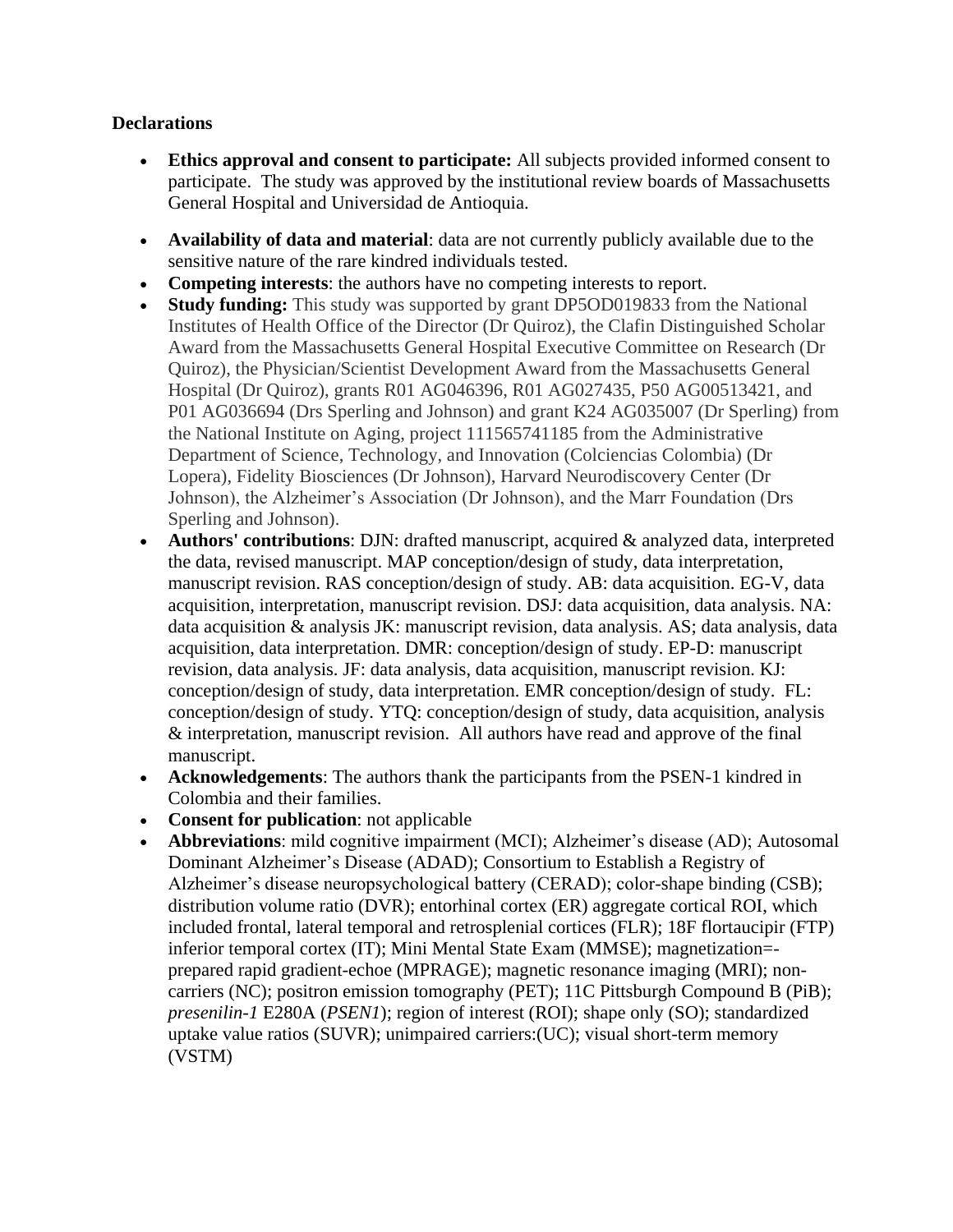#### **Abstract**

**Background**: Over the past decade, visual short-term memory (VSTM) binding tests have been shown to be one of the most sensitive behavioral indicators of Alzheimer's disease (AD), especially when they require the binding of multiple features (e.g., color and shape). Recently, it has become possible to directly measure amyloid and tau levels in vivo via positron emission tomography (PET). To this point, these behavioral and neurochemical markers have not been compared in humans with AD or at risk for it. **Methods**: In a cross-sectional study, we compared VSTM performance to tau and amyloid concentrations, measured by PET, in individuals certain to develop AD by virtue of their inheritance of the presenilin-1 E280A mutation. These included 21 clinically unimpaired subjects and 7 subjects with early mild cognitive impairment (MCI), as well as 30 family members who were not carriers of the mutation. **Results**: We found that VSTM performance correlated strongly with tau in entorhinal cortex and inferior temporal lobe, and also with amyloid when examining asymptomatic carriers only. The condition requiring binding was not preferentially linked to tau—in fact, the non-binding "shape only" condition showed a stronger relationship. **Conclusions**: The results confirm VSTM's status as an early marker of AD pathology, and raise interesting questions as to the course of binding-specific versus non-binding aspects of VSTM in early AD.

**Key Words:** Associative memory, Autosomal Dominant Alzheimer's Disease, presenilin-1, Tau PET, biomarkers, binding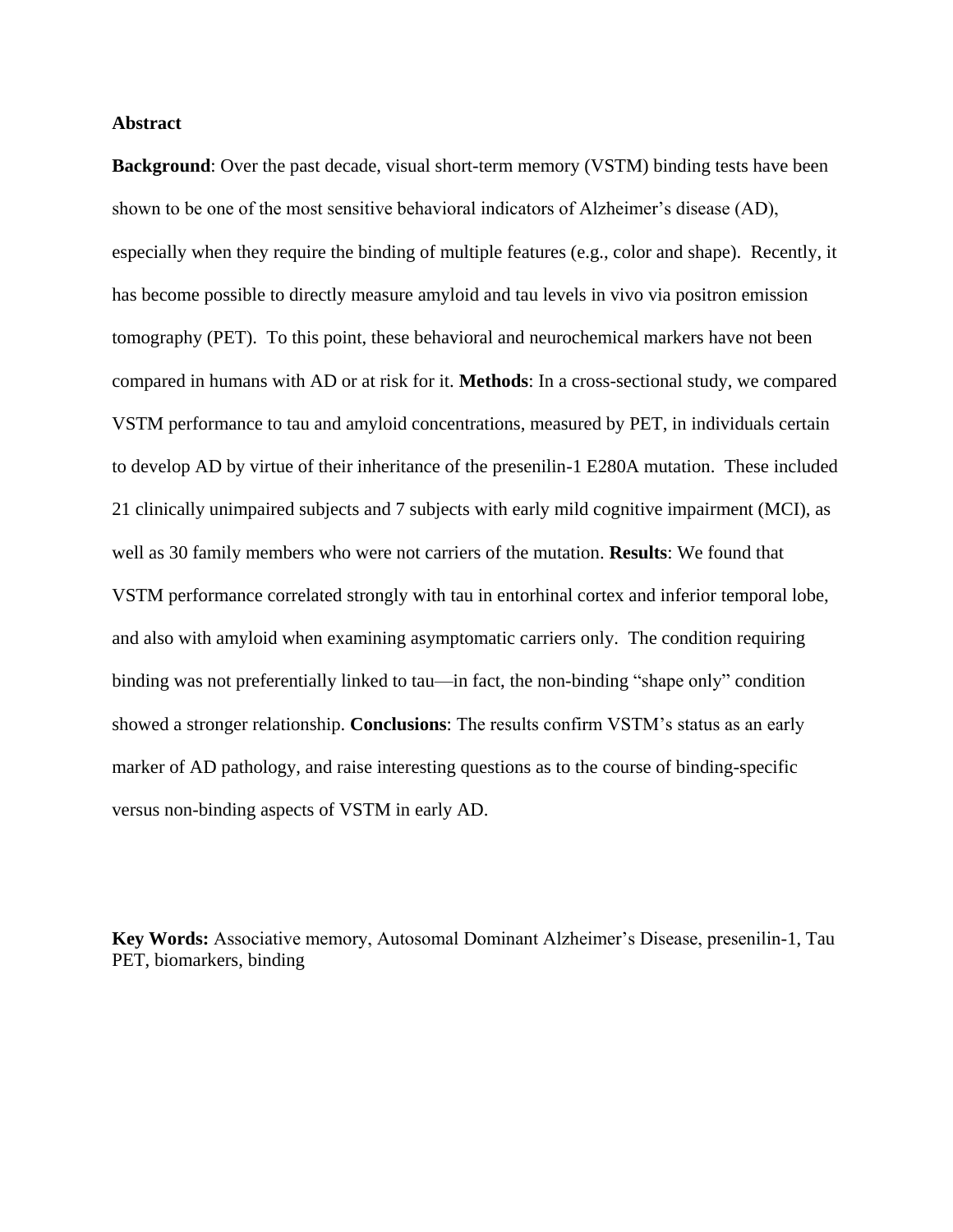# **Background**

Developing ways to detect Alzheimer's disease (AD) early, preferably during preclinical stages, is of paramount importance, especially in light of recent trial results indicating that antiamyloid agents are not effective when administered at clinical stages (1). Several promising biomarkers have emerged that can aid in early detection, including two biochemical signatures drawn from positron emission tomography (PET) imaging, amyloid aggregation and tau tangle formation (2,3). Amyloid aggregation may be one of the earliest observable changes in AD, appearing at elevated levels at least a decade prior to symptoms, yet it has not shown a robust relation to clinical onset (4,5). On the other hand, tau PET imaging has recently come to the fore as a particularly promising biomarker that appears to coincide more closely in time to the earliest observable clinical and cognitive changes in the disease (6,7) .

Unfortunately, these forms of PET imaging are not widely available, and are very expensive even for research trials. This highlights the need to also develop less expensive and more-widely-distributable screening tools for individuals at risk for AD (8). These screens can rely on recent developments in the field of cognitive testing where we have witnessed a growth of methodologies showing promise for the preclinical assessment of AD (9). For novel tools to become reliable screeners, it will be necessary to demonstrate that they can inform about underlying AD pathology. A recent study involving memory markers from the family of selective reminding tests (i.e., the Memory Capacity Test) demonstrated that this is an achievable target (10). Having such screeners available will greatly increase the purity of samples in clinical trials, and can be disseminated to aging clinics or primary care offices, allowing treatment teams to flag individuals who warrant further diagnostic testing via costly techniques such as PET imaging.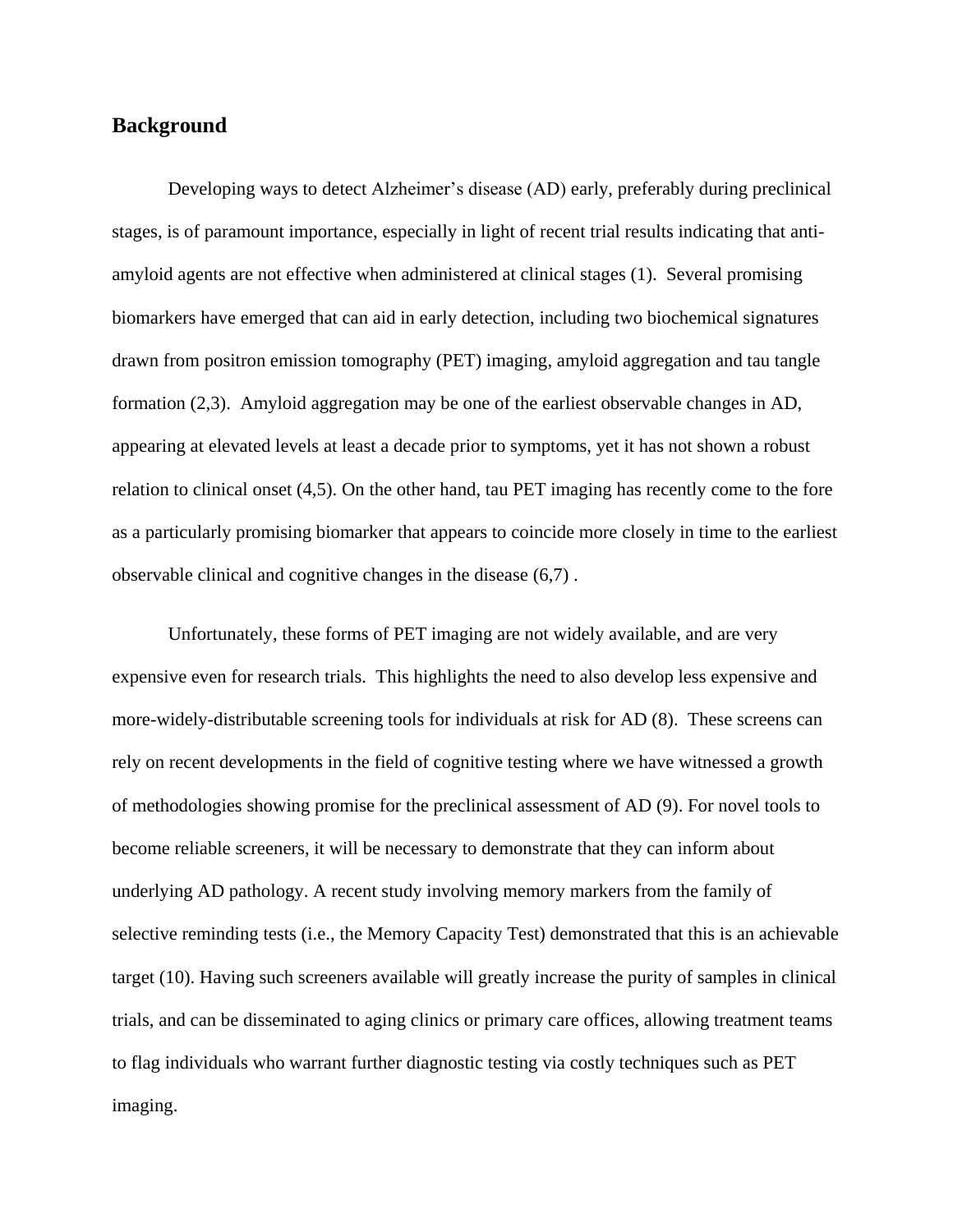One cognitive marker recently flagged by consensus papers is the Visual Short-Term Memory (VSTM) Binding Test (9,11–13). The VSTM Binding Test has been shown to be sensitive to early AD. Binding refers to the ability to integrate object's features in VSTM to temporarily hold their identity (14,15,15). VSTM binding has been shown to be impaired in aging individuals who have subjective cognitive concerns, and those with Mild Cognitive Impairment (MCI) (16). In addition, individuals in the preclinical stage of AD, who do not yet manifest clinical symptoms, show impaired performance on VSTM Binding Tests, even when they are still able to perform normally on standard neuropsychological tests (17). Notwithstanding the appeal of the VSTM Binding Test as a potential screening tool for AD, a key question remains in the effort to determine its utility for such a purpose. That is, the degree to which VSTM binding is associated with early disease progression, as measured by key neurochemical markers such as tau and amyloid concentrations, is yet to be demonstrated. So, it is critical to be able to compare amyloid levels to VSTM performance in individuals with preclinical AD.

In the present study, we examined VSTM binding, and PET imaging markers in individuals with Autosomal Dominant Alzheimer's Disease (ADAD) due to the *presenilin-1* E280A (*PSEN1*) mutation. Studying these individuals allowed the examination of VSTM-binding performance, as well as disease biomarkers, in individuals who are still clinically unaffected, or who are in the very early stages of MCI, but who are known with certainty to be in the preclinical stage of AD. The present study is the first to compare VSTM binding performance and tau and amyloid PET imaging data in this or any other population.

We anticipated that VSTM performance would relate to PET markers of brain pathology, and that these relations would be especially strong within the color-shape binding condition.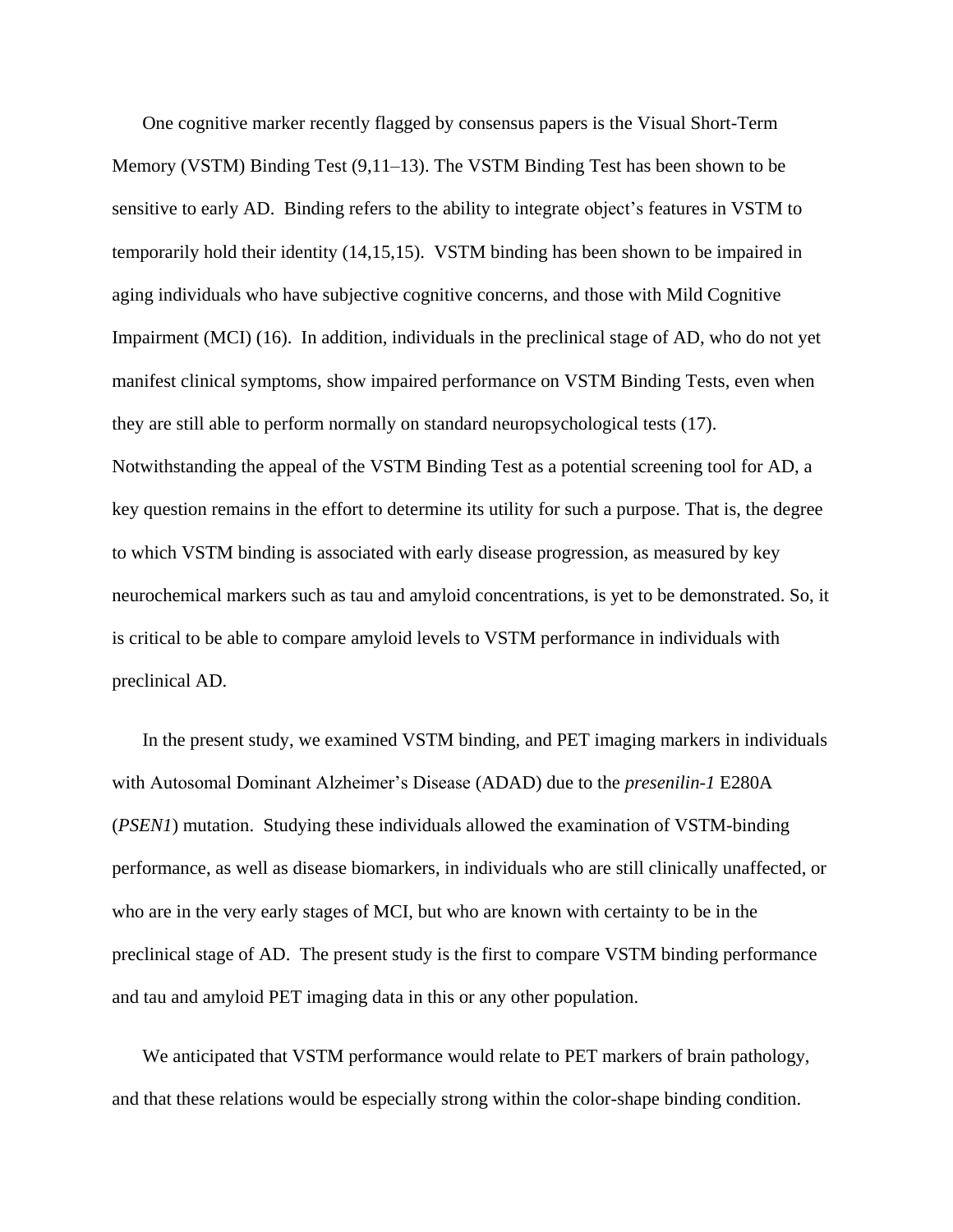Whether VSTM binding performance would relate to tau, amyloid, or both, could be anticipated based on the extant literature. For instance, Fleisher and colleagues (18) showed that the growth of amyloid deposits in carriers of the E280A-PSEN1 mutation begins to plateau at around 35 years of age. That is the same age at which Parra and colleagues (17) first reported VSTM Binding deficits as the only cognitive impairment found in these mutations carriers, raising the question of whether amyloid saturation causes, directly or indirectly, VSTM binding deficits. Yet, the temporal coincidence at the group level could be a result of any number of third variables such as the fact that tau accumulation also begins around this age. In addition, other studies have failed to show a strong link between amyloid aggregation and onset of clinical symptoms (4,5). On the other hand, given the hypothesized link between tau and neurodegeneration (19), and the recent demonstration of strong relationships between tau and neuropsychological memory tests in preclinical ADAD (7), we might anticipate that VSTM binding would relate most closely to tau in entorhinal cortex (ET) and inferior temporal lobe (IT), given these areas' importance for memory, and their status as representative brain areas for tau accumulation in early Braak stages (20). Yet, if VSTM is an exceptionally early marker, variance in performance on it might predate tau burden and reach a floor by the time the levels of tau in the brain begin to rise . We hoped the results would provide evidence to clarify which of these competing scenarios is most likely. In addition, we hypothesized that conditions requiring color shape binding would be most closely related to all biomarkers.

# **Methods**

## *Participants*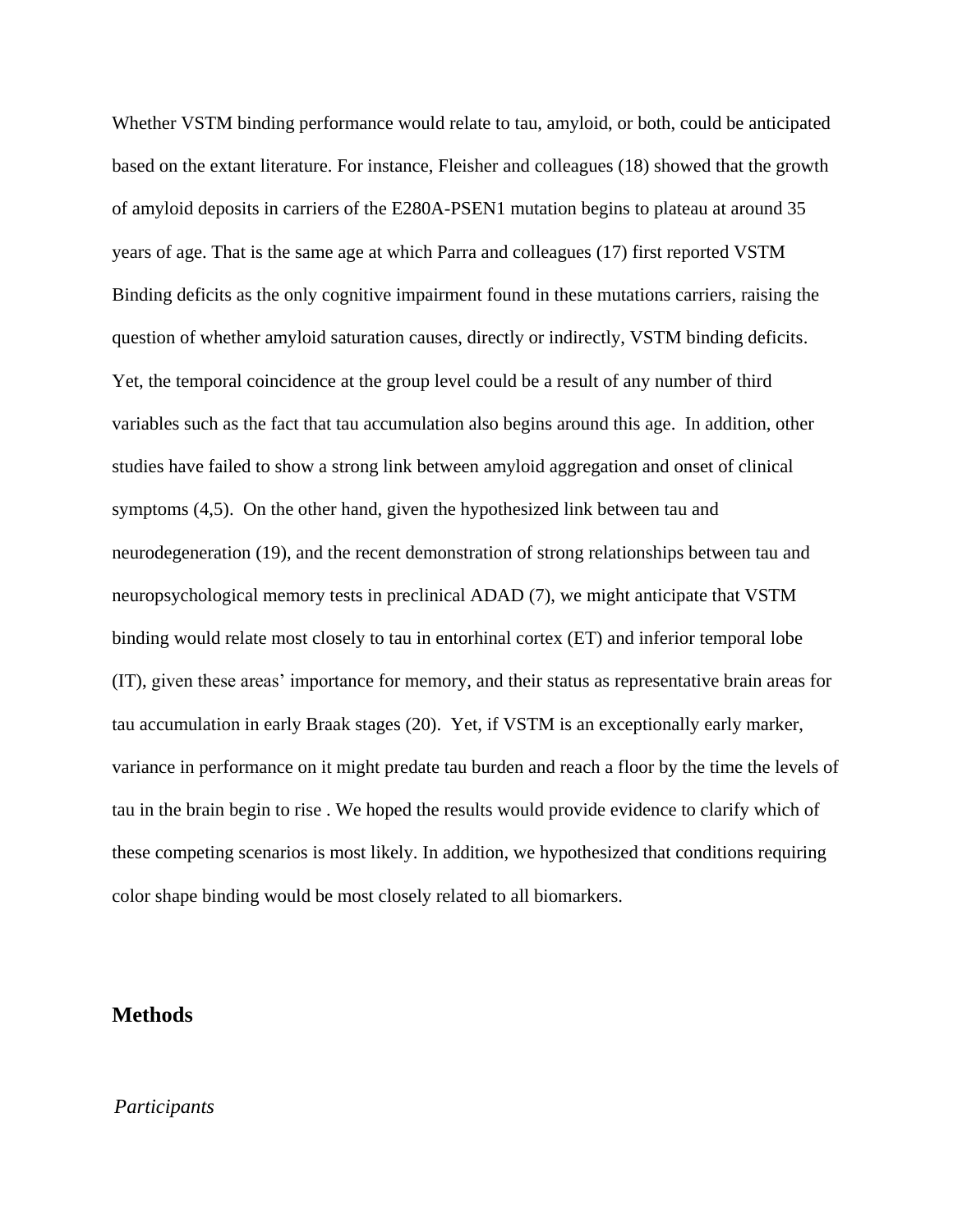Participants were 58 individuals from the largest known kindred of individuals with high prevalence of the *PSEN1* E280A mutation; 28 carriers of the mutation, and 30 non-carriers (NC). They were recruited from the Colombian Alzheimer's Prevention Initiative registry, which currently includes over 3,900 living members from the *PSEN1* E280A kindred. Of the carriers, 21 were cognitively unimpaired (unimpaired carriers: UC), and 7 were early MCI, rated by an expert physician trained in neurological assessment and blind to the status of the subjects and purpose of the study (as in previous studies with this kindred). The early MCI carriers were included in correlational analyses to view behavioral performance against biomarker data across a continuum of early disease stages. In this kindred, the median age of onset of MCI is 44 years, with a confidence interval of  $\pm$  2 years, while the median age of onset of dementia is 49 years, also with a  $+/-$  2 year 95% confidence interval (21). Participants living in the metropolitan area of the Aburra Valley in Colombia, within a radius of 105 miles of the University of Antioquia, were invited to participate in the study.

## *Background Assessment*

A battery of neuropsychological tests was also administered, as well as a neurological examination, which was performed by a neurologist or a physician trained in assessment of neurodegenerative disorders. The battery included the Mini Mental State Exam (MMSE), and the world list learning test from the Consortium to Establish a Registry of Alzheimer's disease neuropsychological battery (CERAD).

#### *VSTM Binding Test*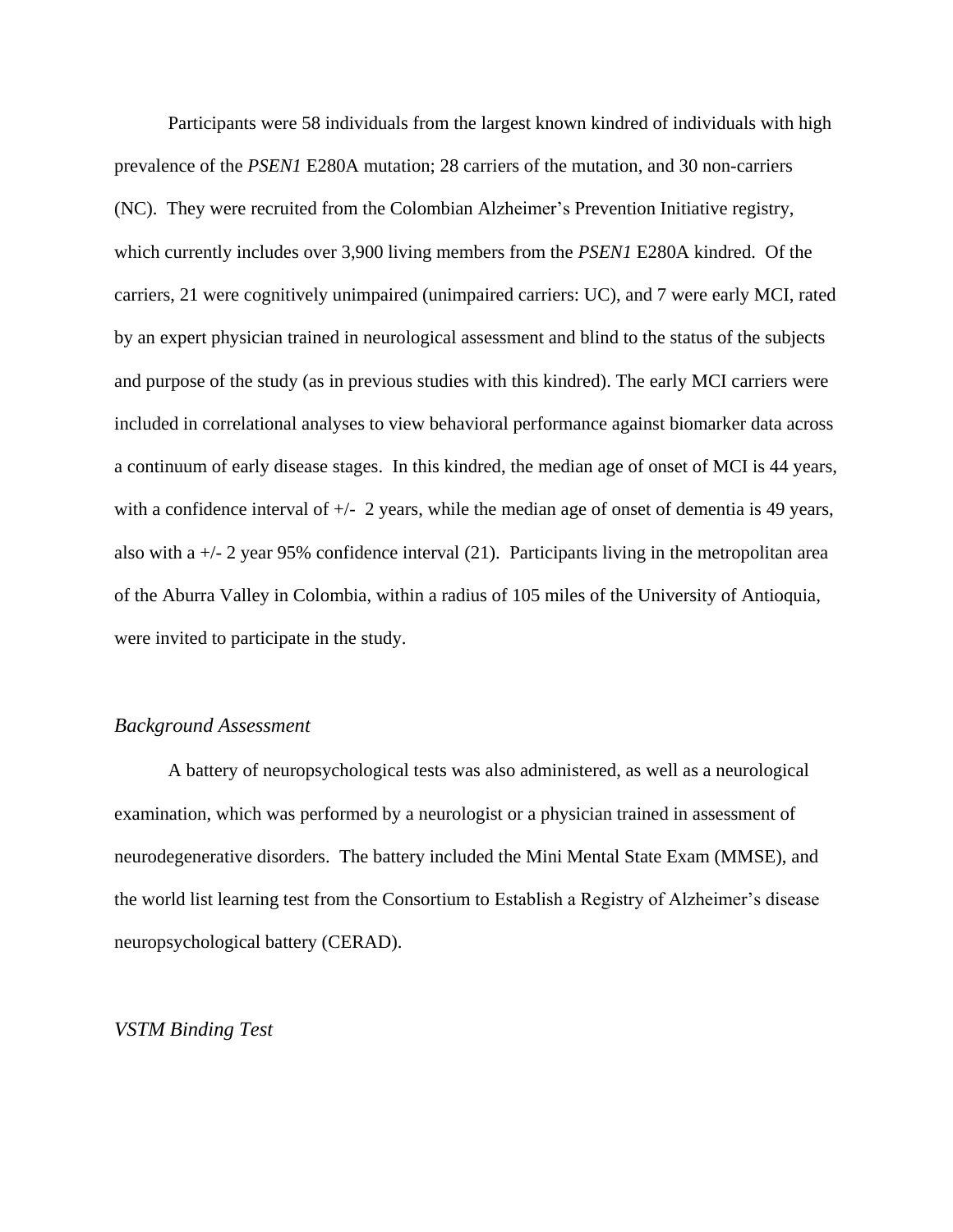The *VSTM Binding Test* uses a change detection paradigm, and it was the same previously used in studies with this kindred and other populations (except for the color only condition which was removed from the paradigm) (17,22). In each trial, a trio of polygons was presented initially for comparison with another set, presented later (Figure 1, see legend for more details on task).

#### <Insert Figure 1>

There were two conditions, shape only (SO), which required the recognition of only shapes, and color-shape binding (CSB) which required the recognition of shapes, colors, and which colors went with which shapes (i.e. color-shape binding). Participants were given the choice of responding by a button press or having an experimenter pressing the keys for them, with separate keys indicating "same" or "different". This was done to mitigate the need for subjects who were not familiar with computers to use extra cognitive resources to remember the button pressing scheme. A condition used to screen for perceptual binding impairments was first administered. Subjects were shown the two polygon sets simultaneously, one at the top, and one at the bottom of the screen. There were 10 trials in this condition, and subjects had to score at least 80% accuracy in order to continue with the task. The SO and CSB conditions were then presented in a counterbalanced order. The primary outcome of performance on the VSTM Binding Test was A', a signal-detection theory based metric, as used in previous studies (17,23). In addition to conforming to the convention set by these previous studies,  $A'$  is advantageous as an outcome measure compared with accuracy because it fits better with a signal detection framework in this change-detection task. It is also more accurate than the signal detection metric d' in cases where the RoC curve does not have a slope of one (24).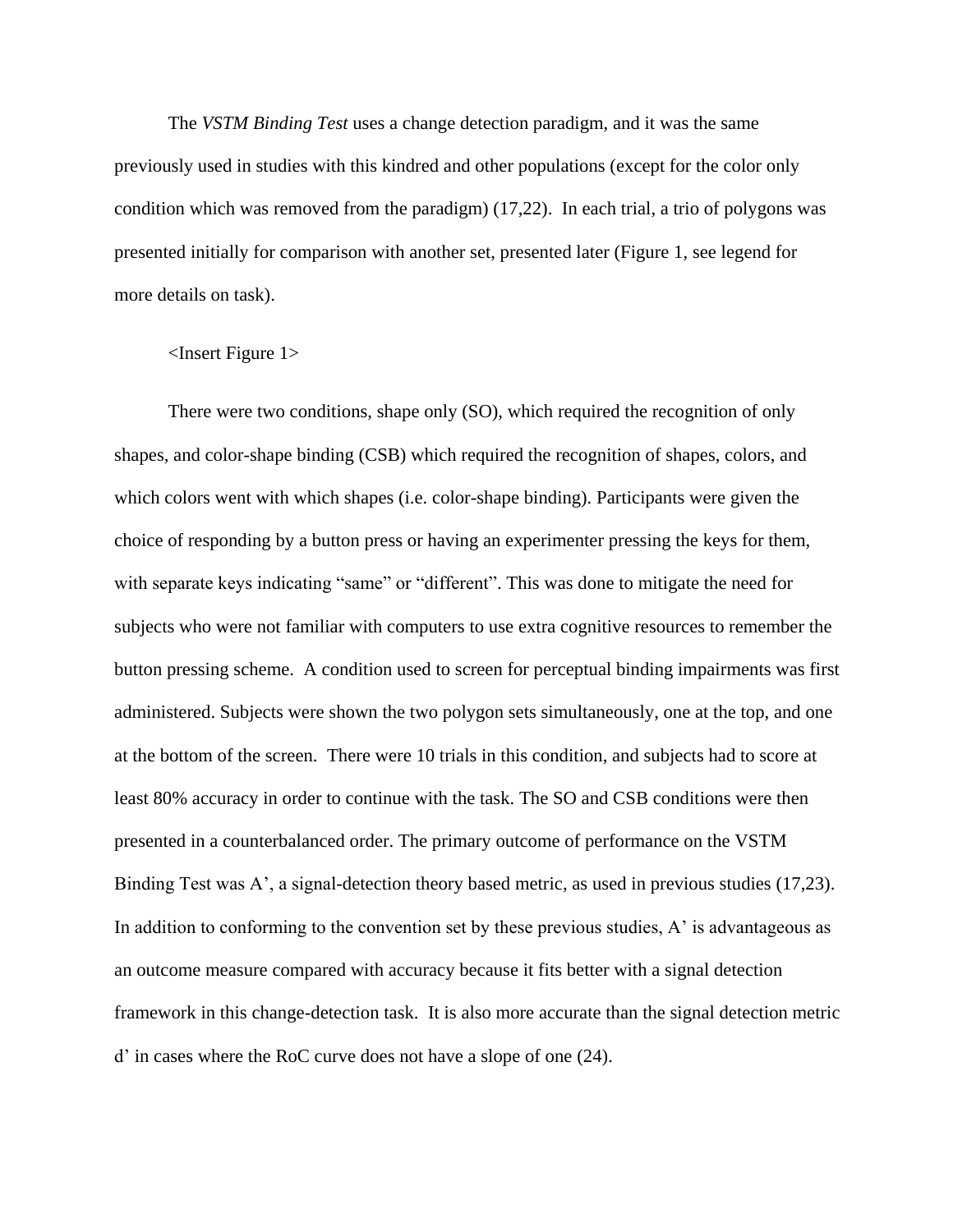## *Brain image acquisition and analysis*

PET imaging was used to acquire measures of amyloid burden and tau binding in the brain. All PET images were acquired using a Siemens/CTI ECAT HR+ scanner (Knoxville TN), which was operated using the following settings: 3D mode, 63 image planes; 15.2cm axial field of view, 5.6mm transaxial resolution and a 2.4mm slice interval. To measure amyloid, we used 11C Pittsburgh Compound B (PiB), which was prepared as described previously (25)(Becker et al., 2011). To measure tau, we used the tracer 18F flortaucipir (FTP), which was acquired from 80-100 minutes after injection, using a 9-11 mCi bolus injection in 4 x 5 minute frames. PET images were reconstructed and corrected for attenuation, and each frame was evaluated to verify adequate count statistics and the absence of head motion. For PiB, the main outcome measure was mean cortical amyloid, and for tau, we used three regionally defined outcome measures. The areas of interest followed Schultz and colleagues (26), and comprised entorhinal cortex (ER), chosen for its status as the first location of tau buildup, and inferior temporal cortex IT, chosen because it represents the best proxy of early tau spreading to neocortex (3). In this kindred, inferior parietal cortex has been shown to have a similar temporal course to IT , and was therefore not included as a third region (7,26).

MRI was acquired on a 3T Siemens Tim Trio scanner, and included a magnetization= prepared rapid gradient-echoe (MPRAGE) processed with Freesurfer as described previously, to identify gray, white matter and pial surfaces to permit the following region of interest (ROI) parcellations: cerebellar gray (used to calculate SUVR), ER and IT.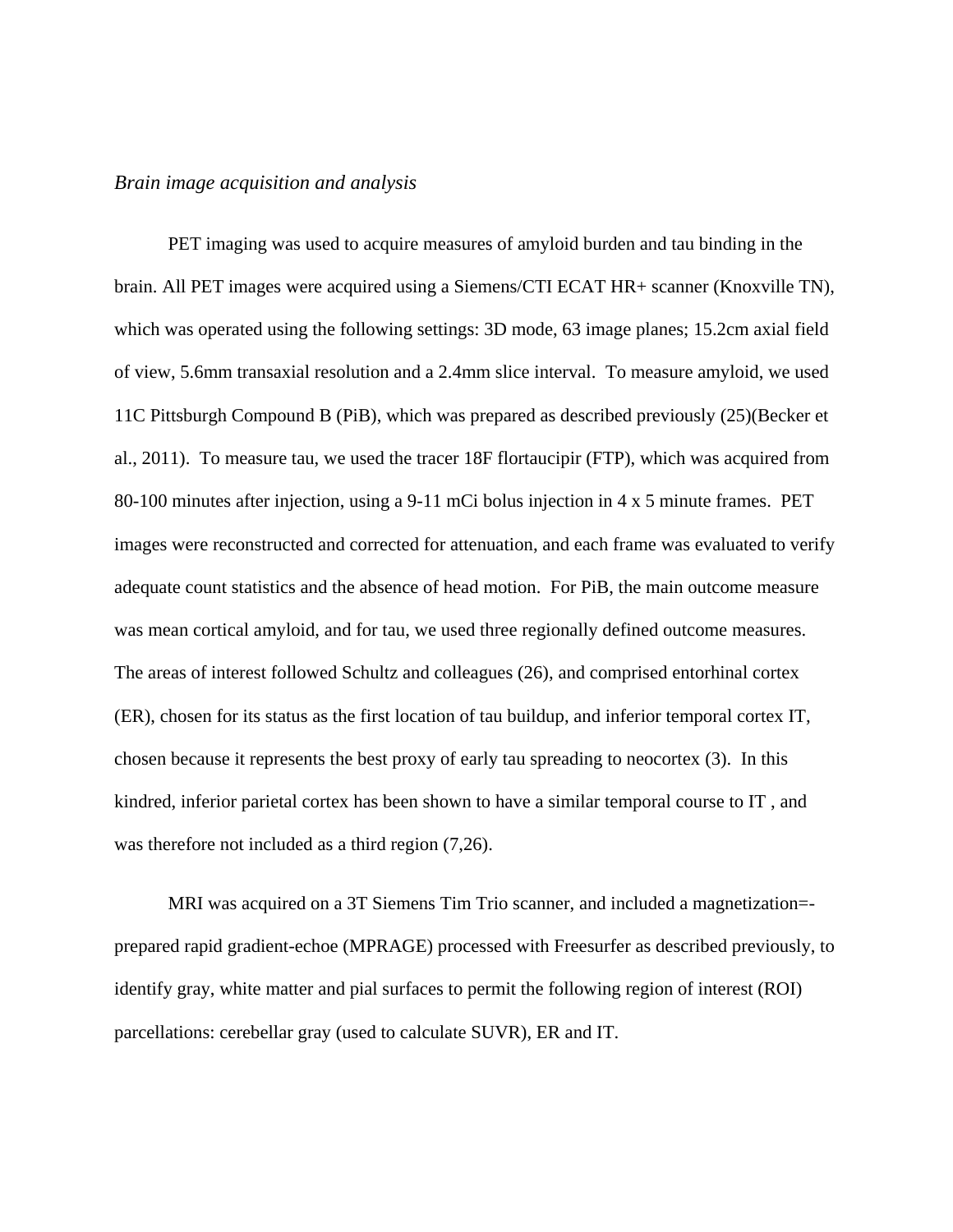FTP and PiB binding was examined spatial by rigidly coregistering the PET data to each subject's MPRAGE image using SPM8 (Wellcome Department of Cognitive Neurology, Functional Imaging Laborator, London). The cortical ribbon and subcortical ROIs were transformed into PET native space, and PET data were sampled within each ROI in each hemisphere. The values used for comparison with task performance data were standardized uptake value ratios (SUVR) using cerebellar gray matter, as defined in Freesurfer, as a constant for comparison, and were not partial volume corrected, as previously reported (3). For PiB, the values used for comparison were the distribution volume ratio (DVR) using cerebellar gray again as a reference tissue. 11C PiB retention was assessed using a large aggregate cortical ROI, which included frontal, lateral temporal and retrosplenial cortices (FLR) as described previously (27,28).

18F FTP SUVR and 11C PiB FLR values in mutation carriers and non-carriers were quantified using FS-defined ROIs. PET ROI measures in each group were correlated with age using Pearson's r. 11C PiB FLR was used as a continuous measure of Aβ, and as a categorical variable, with Aβ positivity defined as FLR DVR  $\geq$ 1.2, and Aβ negativity defined as FLR DVR  $< 1.2$  (29).

## *General procedures*

All participants completed the VSTM Binding Test and were administered magnetic resonance (MRI) and PET imaging at Massachusetts General Hospital in Boston. A battery of neuropsychological tests was also administered, as well as a neurological examination. The battery of neuropsychological tests was administered by a trained lab technician, and clinical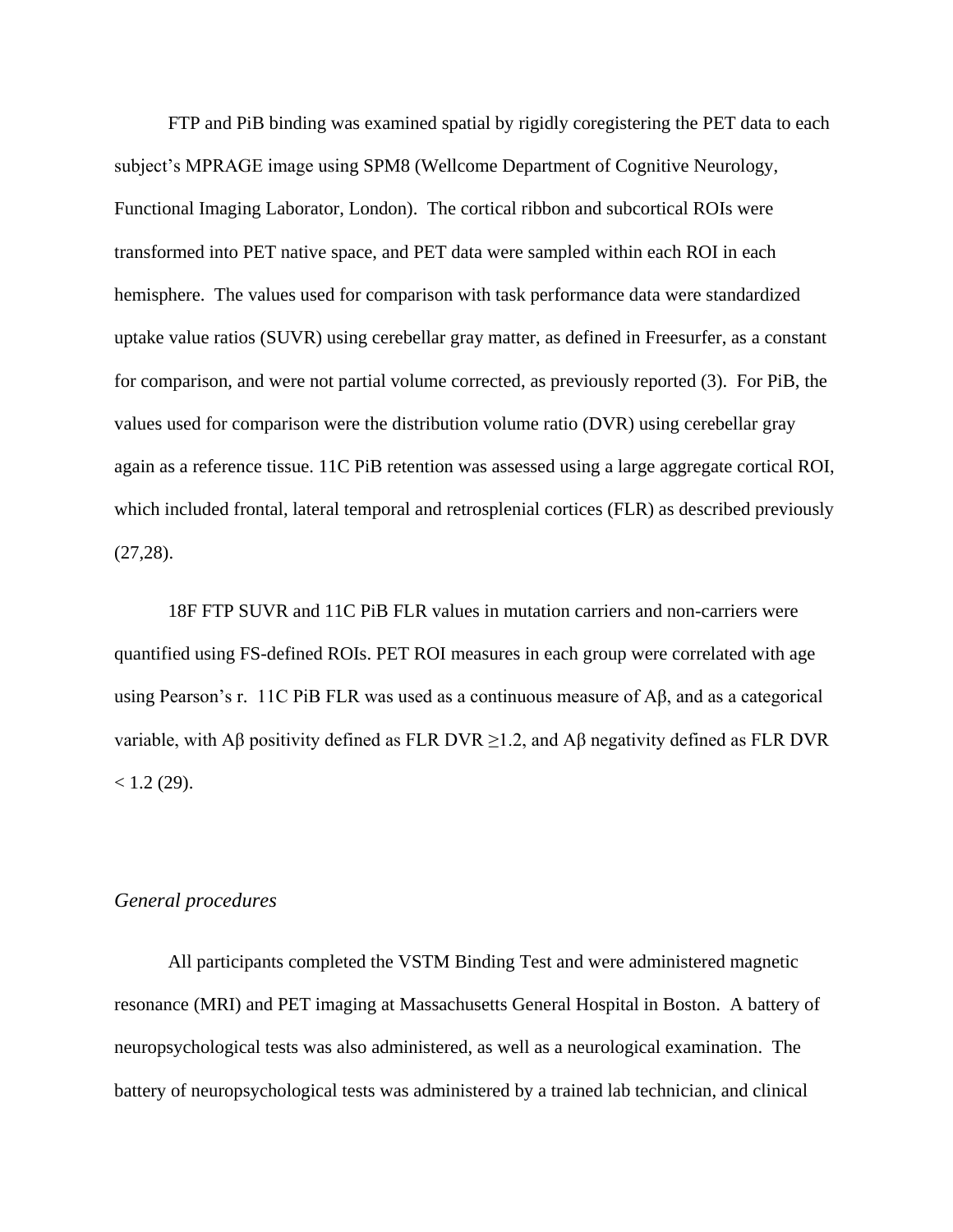examination was carried out by a neurologist. Clinical data were recorded on the Systematized Information System for the Neuroscience Group of Antioquia. All imaging, as well as the VSTM Binding Test, was done within a one-week span, with three exceptions. One subject was unable to do the PiB scan on the same week as the other testing, and was flown back to Boston 3 months later to complete it. Two other subjects did not complete the VSTM Binding Test, and were re-tested on the complete test back in Colombia within six months, after the PET testing.

## *Statistical analyses:*

# **Results**

#### *Missing data*

Two non-carriers were missing data from the SO condition, due to running out of testing time, and were excluded. One non-carrier, two unimpaired carriers, and one carrier with MCI scored below 80% accuracy on the perception condition of the VSTM test, and were thus excluded. The final sample sizes for the analyses below were therefore 27 non-carriers, 19 unimpaired carriers, 6 MCI carriers.

#### *Demographics*

Demographic and clinical information on the sample can be found in Table 1. Asymptomatic carriers did not differ from controls with respect to age, education, gender distribution, MMSE, or other neuropsychological tests.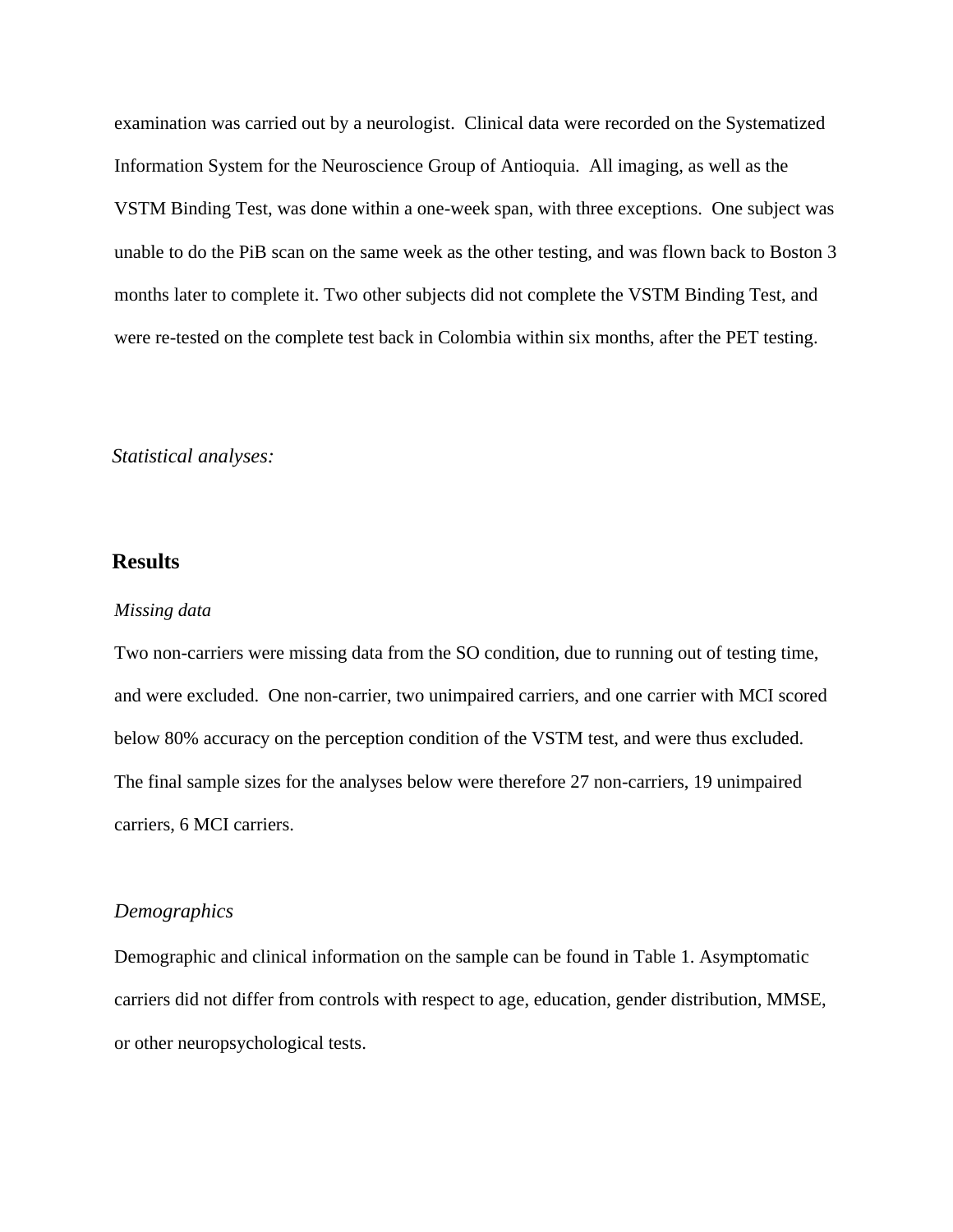## *Biomarker group differences*

Unimpaired carriers as a group showed elevated PiB values (mean  $= 1.31$ , SD  $= .17$ ), which differed significantly from non-carriers,  $t(18.8) = 6.76$ ,  $p < .001$ , whose mean was 1.04, SD = .03). Using a standard cutoff of PiB  $\geq$  1.20, 15 of the 21 unimpaired carriers (plus the 7 with MCI) were classified as amyloid positive, while 6 were amyloid negative. Unimpaired carriers showed elevated tau levels compared to non-carriers in both areas of interest—ET,  $t(23.7) = 5.22$ ,  $p < .001$ , IT,  $t(29.1) = 2.66$ ,  $p = .01$ . In sum, both amyloid and tau were elevated in unimpaired PSEN1 carriers.

<Insert Table 1>

#### *VSTM performance*

The order in which the conditions were administered did not significantly affect performance. Those who did the CSB condition first had non-significantly higher A' scores for the SO condition,  $t(50) = .54$ ,  $p = .59$ ,  $d = .15$ , and also for the CSB condition,  $t(50) = .75$ ,  $p =$ .46,  $d = .21$ .

Performance in unimpaired carriers and non-carriers was compared using mixed design ANOVA, with condition as the within-subjects factor and genetic status as the between subjects grouping variable. This analysis showed a main effect for condition,  $F(1,44) = 62.35$ ,  $p < .001$ ,  $\eta^2$  = .59, as well as for group, F(1,44) = 5.02, p = .03,  $\eta^2$  = .10, but no interaction between the two,  $F(1,44) = 1.13$ ,  $p = .29$ ,  $\eta^2 = .03$ . Including the MCI subjects along with the unimpaired carriers strengthened the main effect of group,  $F(1,49) = 5.48$ ,  $p = .007$ ,  $\eta^2 = .18$ , but did not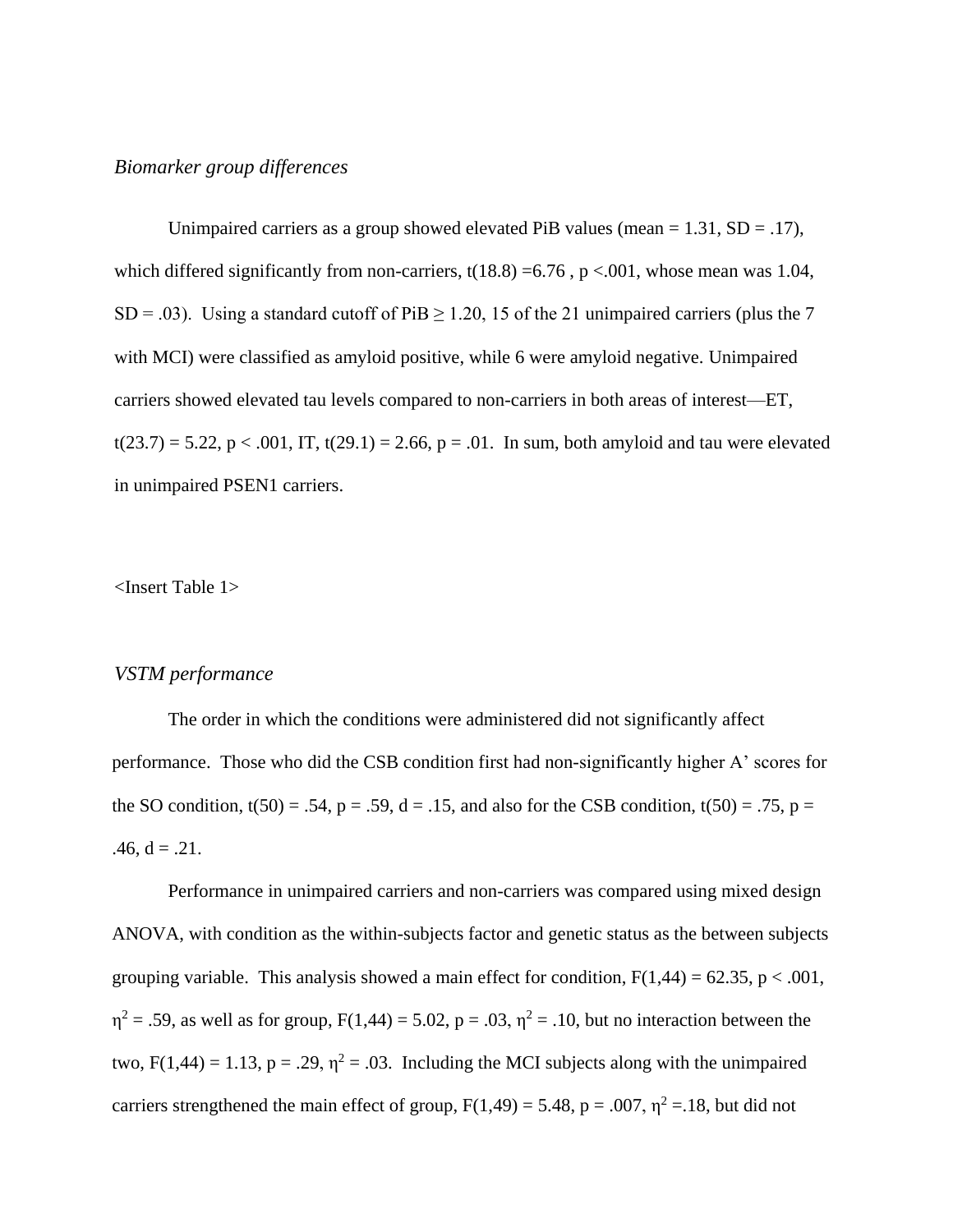change the lack of interaction between group and condition  $F(1,49) = 1.45$ , p = .25,  $\eta^2 = .06$ . In sum, VSTM performance was hampered in unimpaired PSEN1 mutation carriers. The difference was not specific to CSB condition, as it was in a previous study  $(17)$ .

## *VSTM as a function of age*

In this kindred, where the median age of MCI onset is 44 years, age is equivalent to proximity to expected clinical onset, plus a constant of 44. Therefore, we examined the progression of VSTM performance as a function of age in carriers to see if it progressed linearly with proximity to expected clinical onset. As shown in Figure 2, A' decreased significantly with age in carriers in the SO condition,  $r(23) = -.57$ ,  $p = .003$ , as well as the CSB condition,  $r(23) = -$ .49,  $p = .01$ . Controlling for education, both correlations remained significant—SO:  $r(22) = -$ .51,  $p = .01$ , CSB:  $r(22) = -.43$ ,  $p = .04$ . In non-carriers there was not a significant relationship with age and VSTM performance in the SO condition,  $r(25) = -.35$ ,  $p = .07$ , or the CSB condition,  $r(25) = -.07$ ,  $p = .74$ .

<Insert Figure 2>

## *Comparison of VSTM performance with PET biomarker levels and other factors*

We examined the relation between PET biomarkers and VSTM performance in both carriers and non-carriers, as shown in Figure 2. For non-carriers, A' in the SO and CSB conditions were not correlated with PiB, ER tau or IT tau,  $-0.24 < r(25) < 0.04$ ,  $p > 0.2$ . For carriers, correlation coefficients comparing VSTM performance and PET biomarkers are shown in table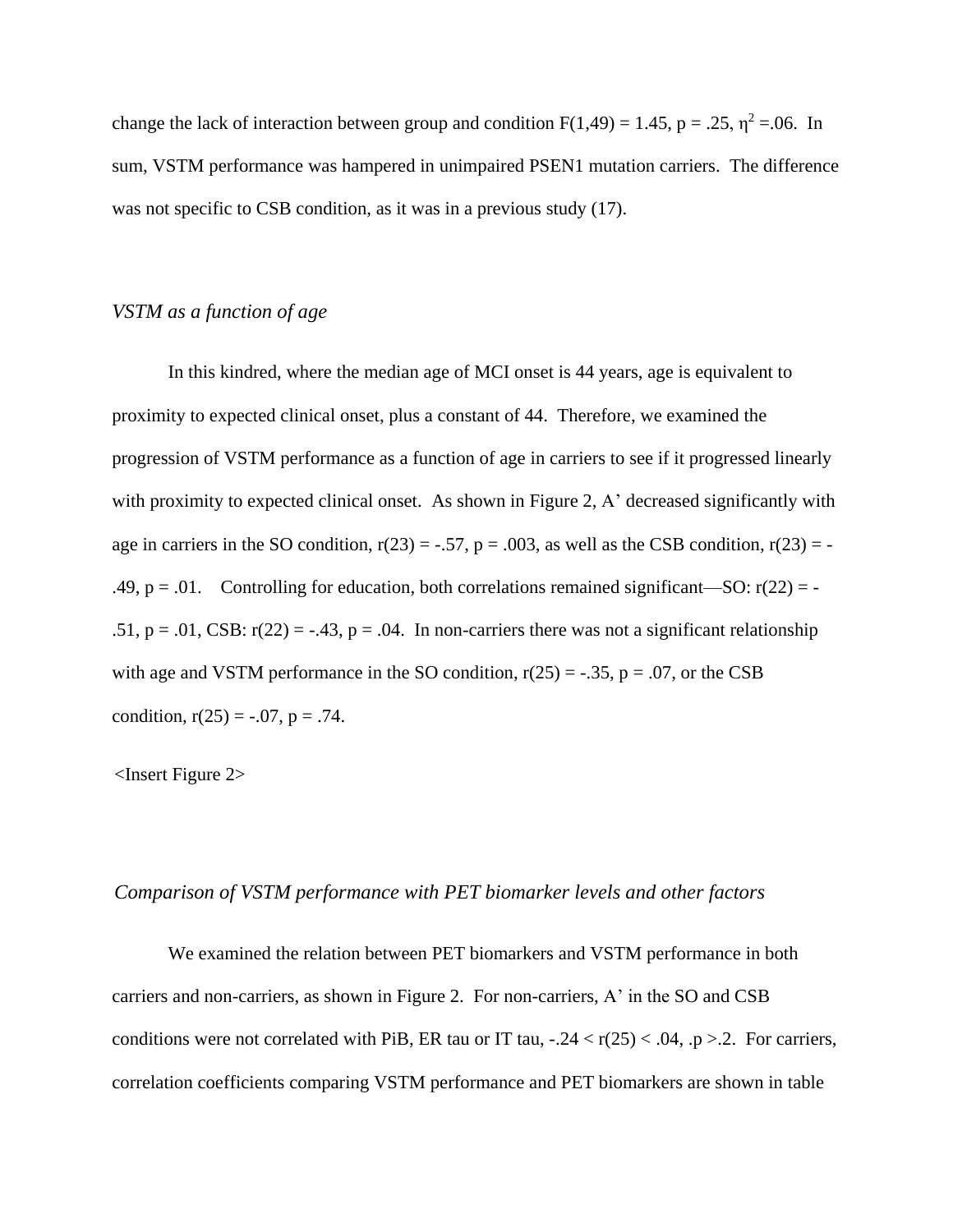2. Analogous results for the group of asymptomatic carriers separately in Table 3. Examining the entire group of carriers for relations between VSTM performance neuropsychological measures, we found the following.

<Insert Table 2>

<Insert Table 3>

MMSE scores were not significantly correlated with A' in the SO condition,  $r(17) = .37$ ,  $p = .12$ , or the CSB condition,  $r(17) = .24$ ,  $p = .32$ . Word list learning scores were correlated with A' in the SO condition,  $r(17) = .53$ ,  $p = .02$ , but not in the CSB condition,  $r(17) = .37$ ,  $p =$ .12.

#### *Classification of biomarker status by VSTM and other variables*

Receiver operating curves were used to assess the sensitivity and specificity of VSTM performance for indicating status as possessing elevated levels of amyloid and tau. Results are shown in Figure 3. All subjects were included in the analysis and grouped as biomarker-positive or biomarker-negative. To generate a cutoff value to make biomarker status binary, we used the standard 1.2 cutoff for PiB, and used the value of 3 standard deviations above the NC mean for tau in ENT and IT. Figure 3b shows the area under the curve for the SO and CSB VSTM conditions.

<Insert Figure 3>

# **Discussion**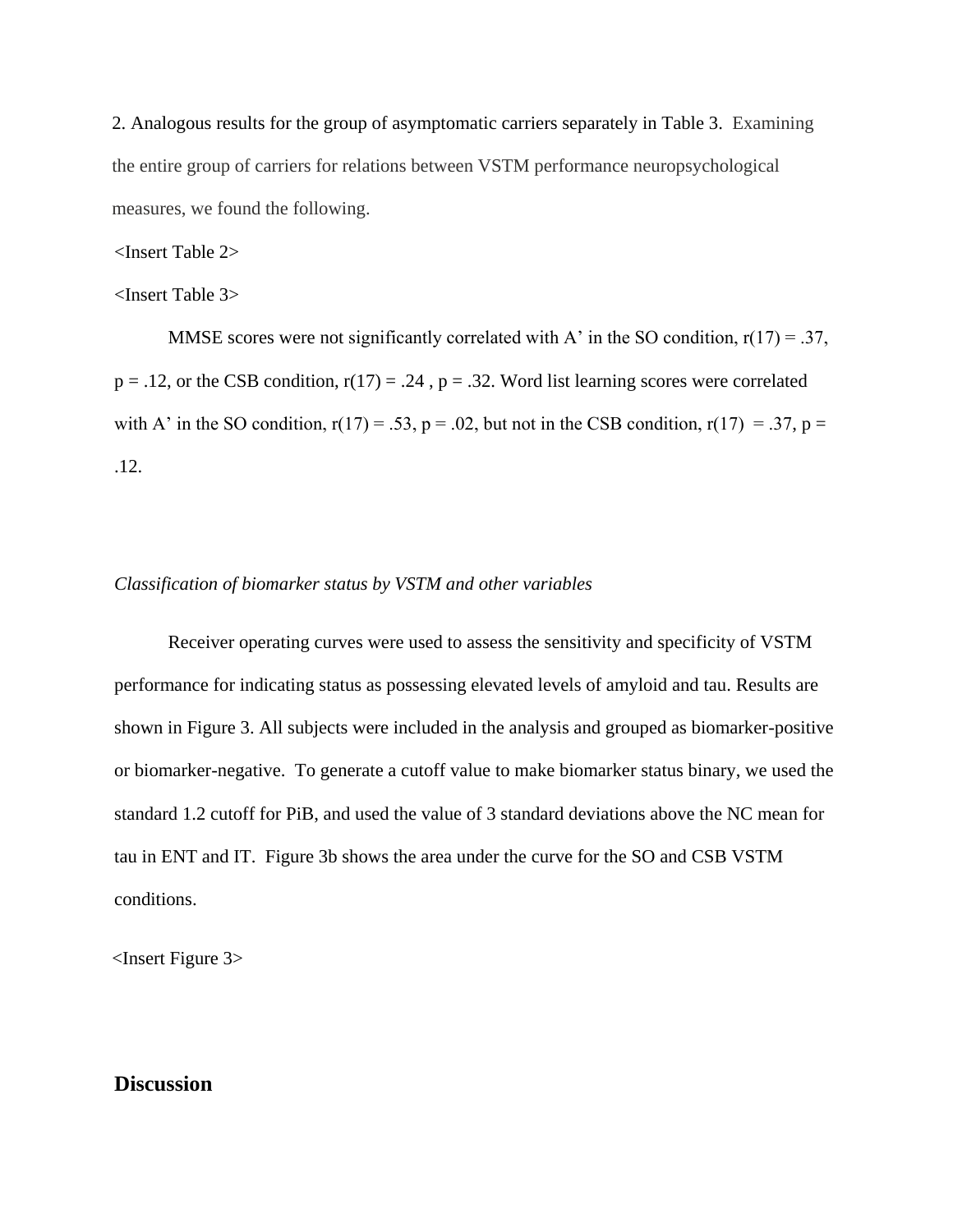# *Summary of results*

The present study was the first to compare VSTM performance with *in vivo* amyloid and tau burdens using PET imaging. It did so in carriers of the PSEN-1 E280A mutation, along a continuum of early AD, both unimpaired and early MCI. VSTM performance correlated strongly with tau aggregation in ER and IT. The relation between tau and VSTM performance persisted when restricting the analysis to the asymptomatic carriers, though it was stronger for the SO condition in that case. Amyloid correlated significantly to CSB and SO VSTM performance when examining the asymptomatic carriers separately from the MCI participants. These results demonstrate a relationship between progressing disease pathology and VSTM performance within the very early stages of AD, before clinical presentation.

#### *Potential reasons for the preferential relation between VSTM SO and biomarkers*

With respect to VSTM relation to biomarkers, we expected to find a preferentially strong relationship between the CSB condition and PET biomarkers of early AD pathology—stronger than the relation between those biomarkers and performance on the SO condition. This did not prove to be the case. The CSB condition correlated with PIB at a similar level as the SO condition, but was only significant when restricting the analysis to the asymptomatic carriers. This is consistent with the notion that feature binding is a preclinical marker related to the earliest neuropathological changes caused by the disease. On the other hand, the correlations between tau markers and performance on the SO condition were stronger than those with the CSB condition. Why would this be the case? There are three tentative answers to that question.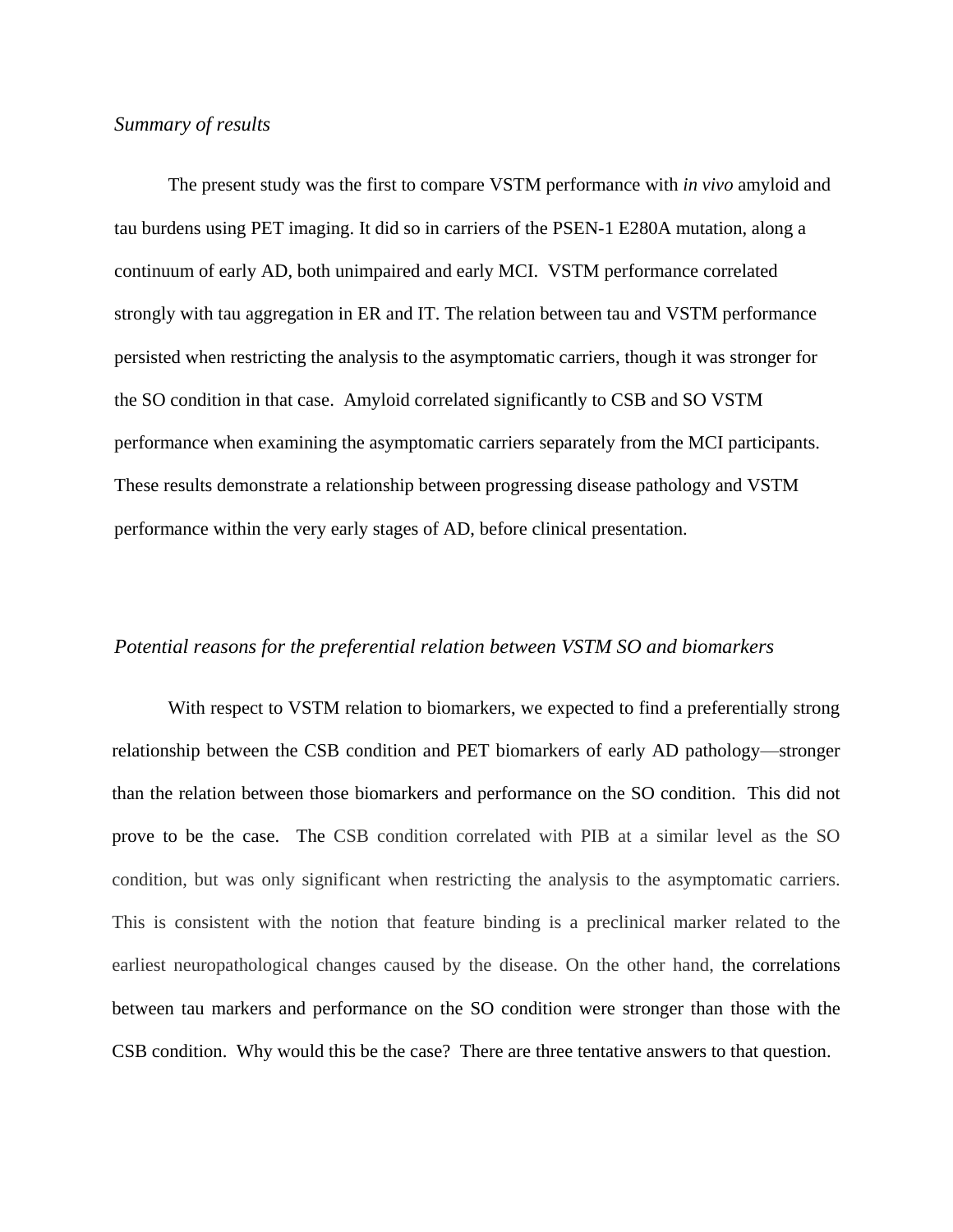First, the brain changes responsible for early CSB impairment in AD may not be especially related to tau buildup in ER or IT, at least levels that are measurable by PET. The ER may be a structure supporting post-unitization memory processes. Once features are integrated through low-level binding functions (30), they become a unit. Previous studies suggest that such unified representations pose no extra cost to memory relative to single feature objects (14,15). Taken together this evidence suggests that the ER might be involved in post-unitization processing with downstream structures in the ventral visual pathway (lateral occipital complex of the fusiform gyrus), being more relevant for feature binding. This is in line with a proposal by Staresine & Devachi (31) and other findings (32,33).

A second explanation has less to do with neuroanatomy and more with the timelines of VSTM impairment and tau spread in preclinical AD. Impairment on the CSB condition, even to the point of performing at chance levels, may emerge before tau is measurable. If this were the case, performance may approach a floor in subjects before they display measurable tau in ER cortex or later areas, removing any relationship between performance and measurable tau. In the SO condition, on the other hand, performance in non-carriers is quite high, and there is more room for a relationship to develop with tau as performance begins to, and continues to deteriorate. The trend of our data suggests this might be a plausible account. Figure 2 (lower panel) shows that the lower level of CSB performance—as compared to SO performance—is less able to be further affected by increases in tau, while SO continues to decline as tau deposits grow. This is similar to other more traditional neuropsychological tests, which are less sensitive to the preclinical stages of AD, but decline reliably with disease progression. It is also similar to a study on VSTM capacity for letters, which declined in individuals with diagnosed AD, but not MCI, meaning this capacity tracked well with later disease progression (34). This could also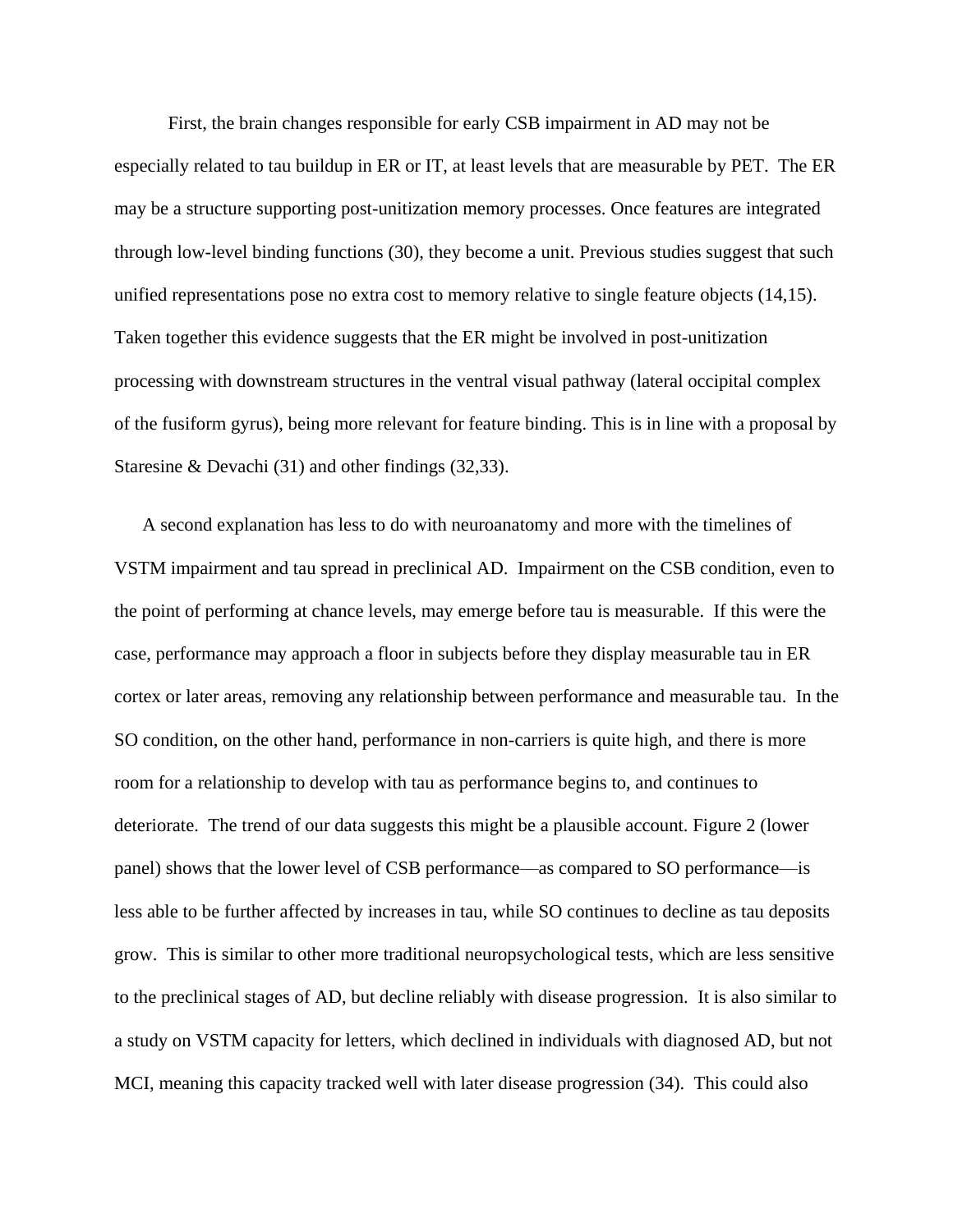explain why increases in amyloid did not further hamper VSTM performance at stages where tau pathology has been triggered. Nevertheless, the results presented here can only be considered preliminary as they were drawn from a small sample comprising both symptomatic and asymptomatic mutation carriers.

The third explanation has to do with testing characteristics. Assuming that there is a genuine deficit in ability in a certain group, a test's ability to reveal that deficit is partially determined by the difficulty level of the task (35). The ideal mean performance for the control group in such a task is equidistant from floor and ceiling effects (e.g., an A' of roughly .75 in the present study). In the present study, performance in both the SO and CSB conditions was slightly lower in both groups than in previous studies. This could be due to lack of practice trials, or fatigue in our subjects, who completed the VSTM task in the midst of a comprehensive battery of tests in our COLBOS study. Regardless of the reason, the lower accuracy overall probably had the effect of moving the CSB accuracy towards a floor effect, and the SO condition away from a ceiling effect into the ideal zone for discriminating. It is likely that this comparatively worse performance made the SO condition more sensitive to reveal any true deficits in the carrier group, and the CSB condition less sensitive to do so. This situation may work in combination along with the neuroanatomical and time-course factors mentioned above to produce the present results that favor the sensitivity of the SO condition.

#### *Integrating VSTM results with previous literature*

It has been proposed that deficient performance on the CSB condition is a specific phenotype associated with early AD pathology (22,36). While the present results support the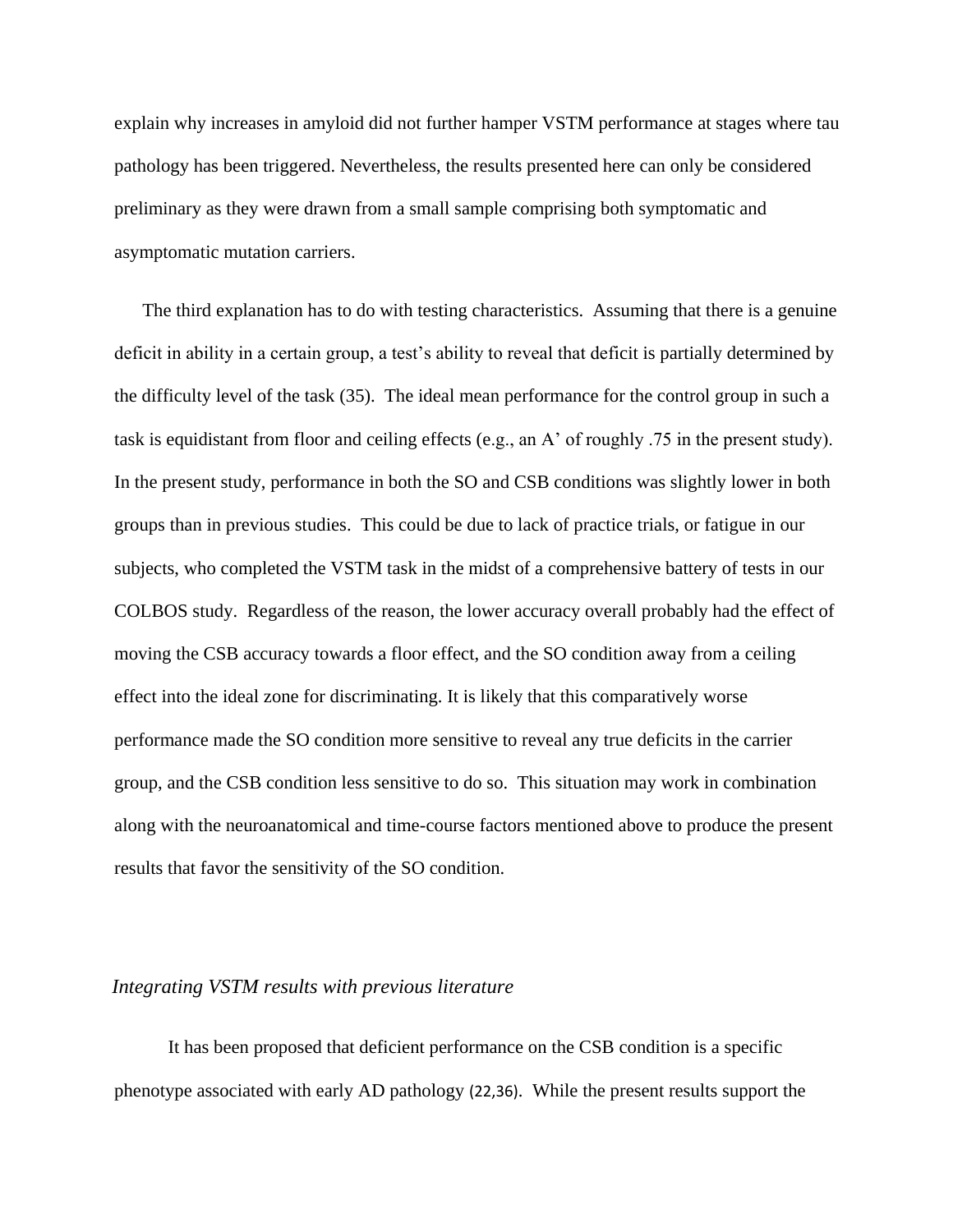idea that the VSTM binding test overall is sensitive to preclinical AD (with the entire carrier group, with or without the MCI subjects included, showing a deficit on the task), the previously demonstrated interaction effect between group and condition was not shown here. This supports the idea that VSTM is one of the earlier behavioral markers of preclinical AD, but leaves open the question of why CSB did not stand alone as the more sensitive differentiator of carriers vs. non-carriers, as it did in past studies. We can think of two potential accounts for this observation, the first being simply that the small sample size required a large effect size to produce a significant result. A second account would derive from the fact that the entire carrier group included patients in the MCI stage.

A previous study showed that in MCI stages, the Group x Condition interaction previously reported in unimpaired cases of ADAD is not present when a version of the test using three items, rather than two, is employed (16). The present results suggest that assessment of VSTM binding requires careful planning with respect to task difficulty(35), which can be modulated in many ways. For example, using a task that measures performance across multiple memory load conditions (e.g., 2 and 3 items) would more reliably allow tracing the continuum of AD. Parra and colleagues recently investigated this issue (37) and showed that the CSB specificity relative to SO is lost in patients who are in more advanced or in symptomatic stages (i.e., MCI) . They argue that this seemingly reflects the combined impact of disease and memory load. When patients were assessed with lower memory load, the typical Group x Condition interaction suggesting CSB specific impairments was restored.

It is noteworthy that although the demographic characteristics of this and previous samples match quite well in terms of age and education, the present results differ in degree from previous VSTM-binding studies in the same kindred. Chiefly, A' values for both SO and CSB are a bit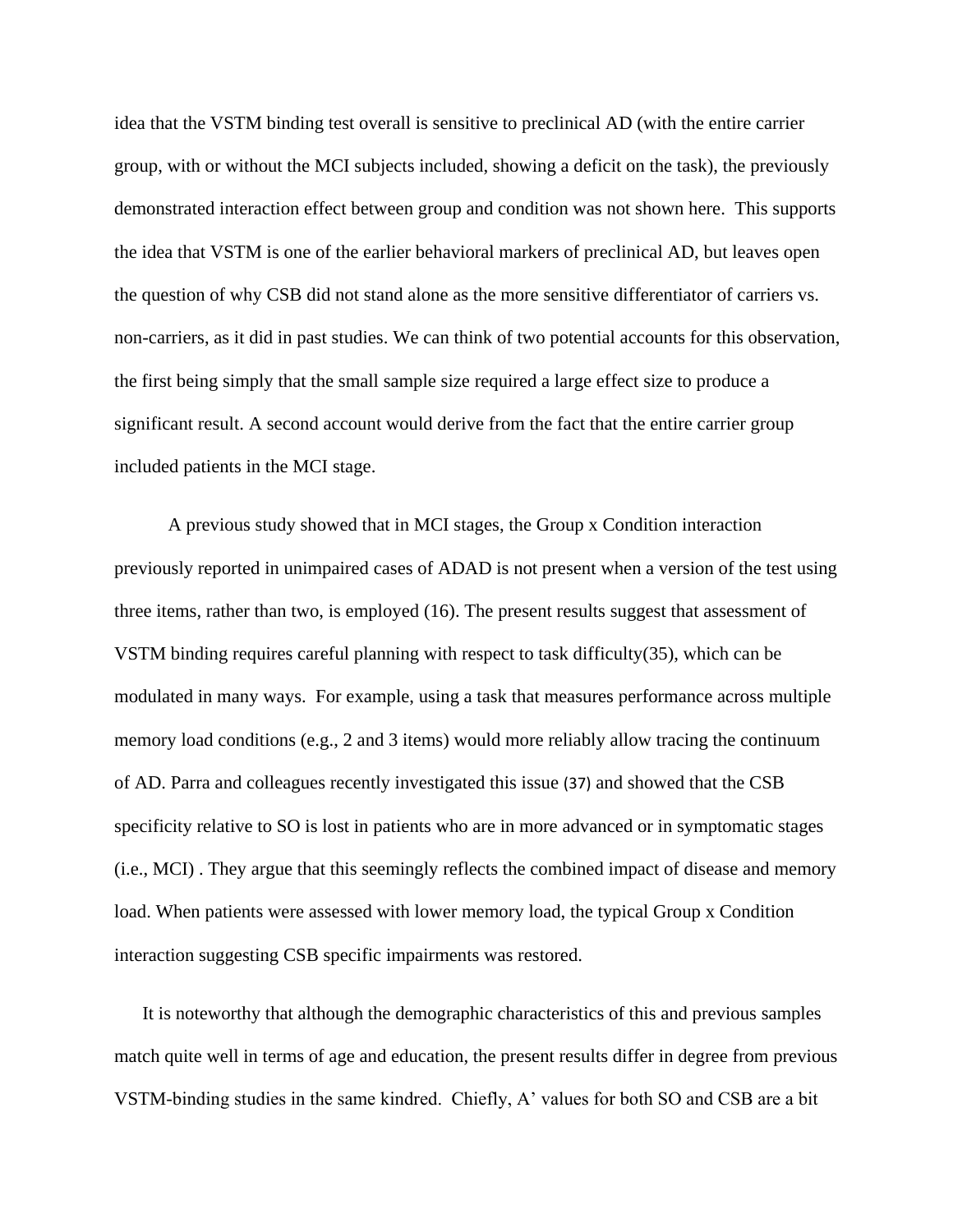lower in our sample than in previous studies (22). It is possible that the generally lower accuracy in the present sample caused the data to approach a floor effect more rapidly, and therefore reduced the degree to which the CSB condition could meaningfully covary with the PET biomarkers. There are two potential reasons for this lower accuracy. First, this study took place within a larger, weeklong study of tests which were rather grueling for some subjects, and could have resulted in lower accuracy, although this has not been shown in other tasks and tests using this Boston sample (e.g., (7,38,39). Second, a slight difference in procedure compared with previous studies may be an important factor in the difference between past and present results in terms of color binding performance in preclinical AD. In our procedure, subjects were presented with a diagram of the task, and then began the perceptual condition. In the shape and colorshape conditions, a new diagram was presented and the task re-explained, but no practice trials were done. In the previous studies by Parra and colleagues, there were 15 practice trials in all conditions, which may have improved performance.

Other studies have compared VSTM performance to biological measures of disease progression in early ADAD. A prior study showed that VSTM binding performance decline in AD is linked to white matter integrity (40). This study showed a correlation between white matter integrity and color-binding performance only in individuals in the clinical stage of the disease. We found that tau accumulation in the ER and IT was associated with performance on the SO condition of the task even in individuals with no clinical diagnosis. This differing pattern across the two studies is consistent with the idea that ER and IT tau emerges prior to the destruction of white matter integrity in the disease, although recently it was shown that structural tract alterations in the hippocampal cingulum bundle predicted later tau accumulation in the cingulate (41).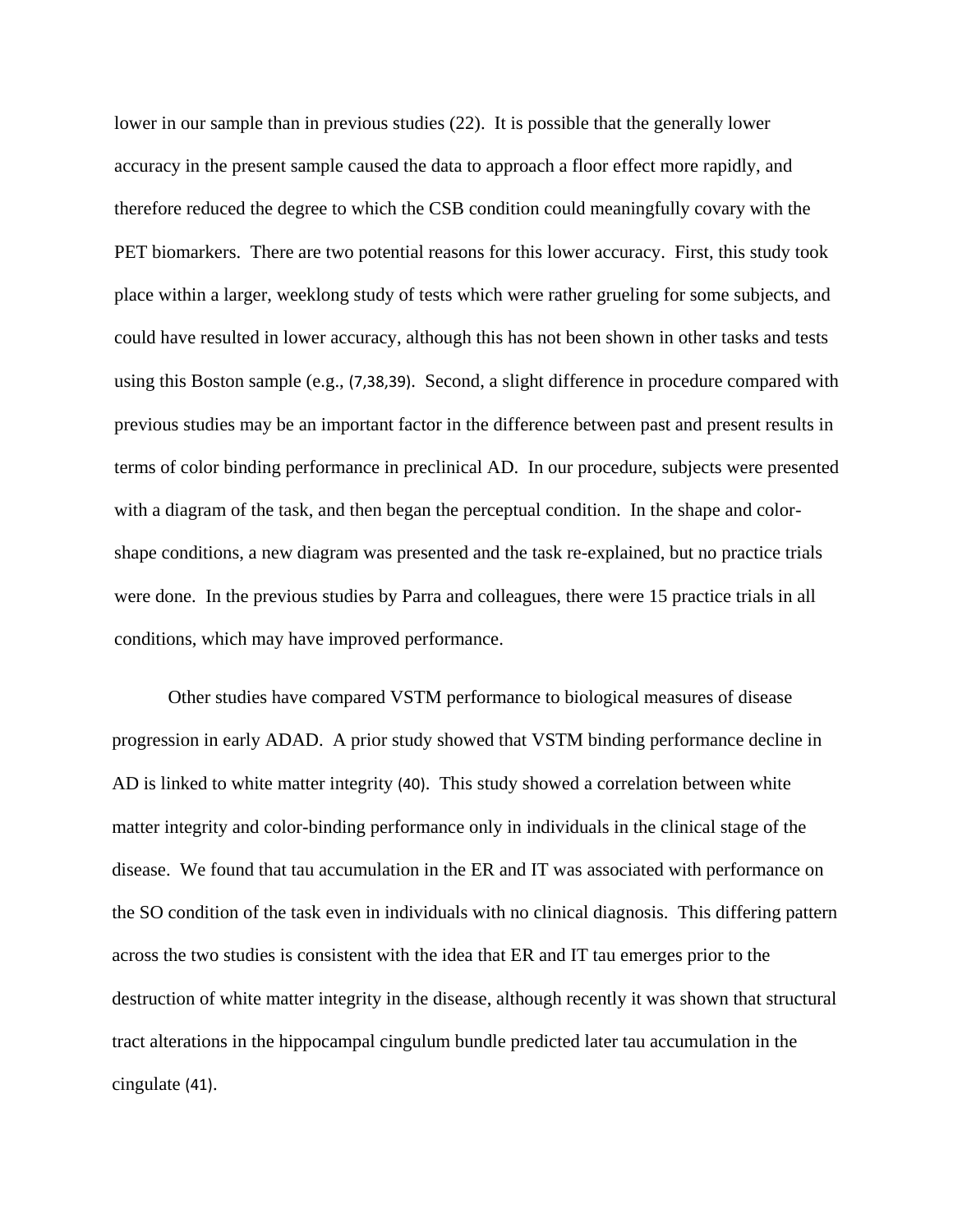## *Limitations*

The present results should be interpreted cautiously due to the small sample size used. Although the sample is relatively large for its kind, comprising 52 members of the Colombian kindred with high *PSEN-1* prevalence, it is still in need of replication. In addition, since our sample spanned a range of preclinical and prodromal stages, including asymptomatic and mild MCI, the latter subgroup's performance is likely confounded by generalized deficits (which could be further affected by the lower education values in this group as compared to non-carriers). It would be ideal to have a sufficiently powered study to examine the differential deficit that may exist in VSTM over and above these. Importantly, the main findings of the study—correlations between tau biomarkers and VSTM performance remained robust when the MCI subjects were excluded.

## *Future directions*

Whether the results will generalize to sporadic AD and normal aging samples is unknown. Longitudinal studies will also reveal the extent to which changes in VSTM performance may be even more informative of one's tau status than raw performance at one time point, which was all that was available in the present study. Finally, a host of stimulus factors, including presentation time, number of items and the presence or absence of a mask remain to be explored for the purpose of maximizing the sorts of memory failures that are specific to preclinical AD (37). Perhaps more important, the present study found the SO condition to be more closely linked to tau levels than the CSB condition in both the RoC analysis and the linear correlations, while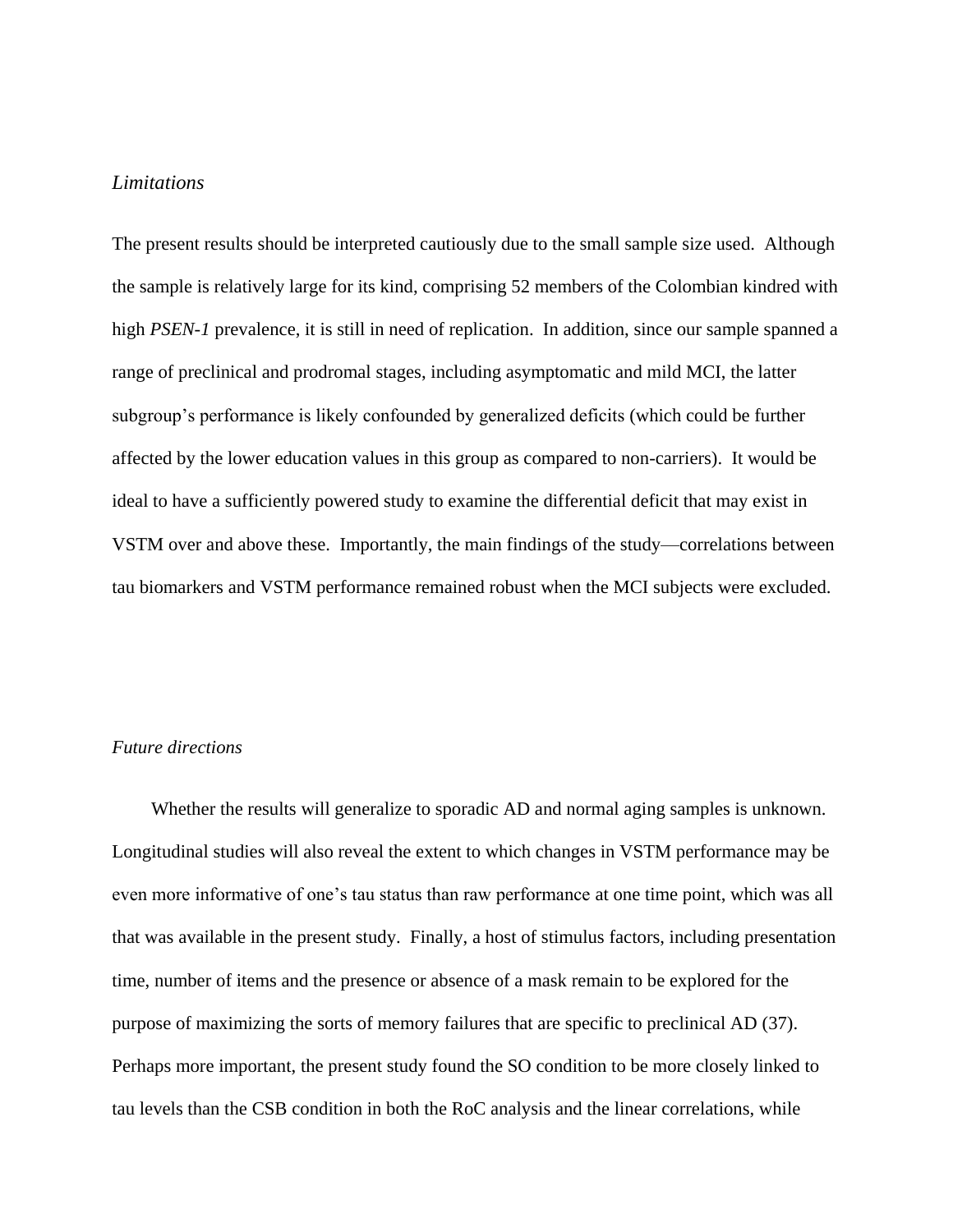prior studies have found that the CSB condition, but not the SO condition is strongly linked to early disease progression. It is important to disentangle these complex results. Is the lower accuracy in both conditions in the present study as compared to prior studies to blame for moving the CSB accuracy towards a floor effect, and the SO away from a ceiling effect into a more discriminating difficulty level? Or, is the SO condition simply related strongly to tau (which occurs relatively late in the preclinical stage of the disease) while the CSB condition is indeed an early marker that is especially sensitive to preclinical AD despite its lack of relation to tau? These questions remain to be clarified in future studies with larger samples.

#### *Conclusions*

In this cross-sectional study of individuals from the Colombian kindred, VSTM performance correlated to varying degrees with PET measurements of biochemical disease progression. Across the entire carrier group, tau correlated with VSTM performance in the SO condition, but not the CSB condition, and amyloid did not correlate with VSTM performance in the entire carrier group. When restricting analyses to the asymptomatic carriers only, both amyloid and tau correlated with VSTM performance. While both VSTM conditions are promising areas for further study, it will be necessary to continue exploring the precise stimulus conditions that are optimal for serving as a proxy for biochemical pathology in AD, or for discriminating between individuals with and without preclinical AD. Future studies should embark on such a systematic exploration.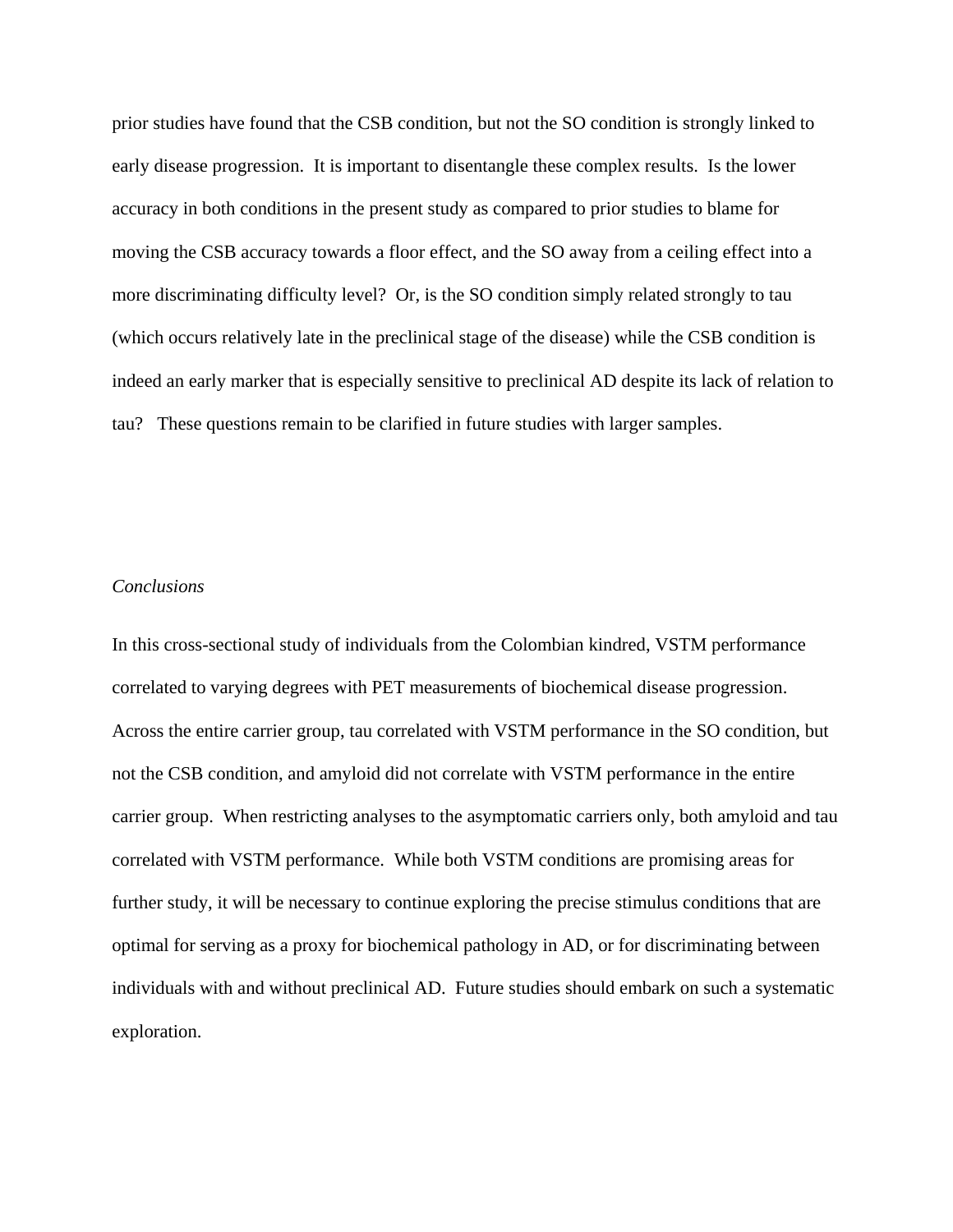#### Reference

- 1. Sperling RA, Aisen PS, Beckett LA, Bennett DA, Craft S, Fagan AM, et al. Toward defining the preclinical stages of Alzheimer's disease: recommendations from the National Institute on Aging-Alzheimer's Association workgroups on diagnostic guidelines for Alzheimer's disease. Alzheimers Dement J Alzheimers Assoc. 2011 May;7(3):280–92.
- 2. Fleisher AS, Chen K, Quiroz YT, Jakimovich LJ, Gutierrez Gomez M, Langois CM, et al. Associations between biomarkers and age in the presenilin 1 E280A autosomal dominant Alzheimer disease kindred: a cross-sectional study. JAMA Neurol. 2015 Mar;72(3):316–24.
- 3. Johnson KA, Schultz A, Betensky RA, Becker JA, Sepulcre J, Rentz D, et al. Tau positron emission tomographic imaging in aging and early Alzheimer disease. Ann Neurol. 2016 Jan;79(1):110–9.
- 4. Desikan RS, McEvoy LK, Thompson WK, Holland D, Brewer JB, Aisen PS, et al. Amyloid-β associated clinical decline occurs only in the presence of elevated p-tau. Arch Neurol. 2012 Jun;69(6):709–13.
- 5. Villemagne VL, Pike KE, Chételat G, Ellis KA, Mulligan RS, Bourgeat P, et al. Longitudinal Assessment of Aβ and Cognition in Aging and Alzheimer Disease. Ann Neurol. 2011 Jan;69(1):181–92.
- 6. Dumurgier J, Hanseeuw BJ, Hatling FB, Judge KA, Schultz AP, Chhatwal JP, et al. Alzheimer's Disease Biomarkers and Future Decline in Cognitive Normal Older Adults. J Alzheimers Dis JAD. 2017;60(4):1451–9.
- 7. Quiroz YT, Sperling RA, Norton DJ, Baena A, Arboleda-Velasquez JF, Cosio D, et al. Association Between Amyloid and Tau Accumulation in Young Adults With Autosomal Dominant Alzheimer Disease. JAMA Neurol. 2018 May 1;75(5):548–56.
- 8. Logie RH, Parra MA, Della Sala S. From Cognitive Science to Dementia Assessment. Policy Insights Behav Brain Sci. 2015 Oct 1;2(1):81–91.
- 9. Rentz DM, Parra Rodriguez MA, Amariglio R, Stern Y, Sperling R, Ferris S. Promising developments in neuropsychological approaches for the detection of preclinical Alzheimer's disease: a selective review. Alzheimers Res Ther. 2013;5(6):58.
- 10. Papp KV, Amariglio RE, Mormino EC, Hedden T, Dekhytar M, Johnson KA, et al. Free and cued memory in relation to biomarker-defined abnormalities in clinically normal older adults and those at risk for Alzheimer's disease. Neuropsychologia. 2015 Jul;73:169–75.
- 11. Costa A, Bak T, Caffarra P, Caltagirone C, Ceccaldi M, Collette F, et al. The need for harmonisation and innovation of neuropsychological assessment in neurodegenerative dementias in Europe: consensus document of the Joint Program for Neurodegenerative Diseases Working Group. Alzheimers Res Ther. 2017 Apr 17;9(1):27.
- 12. Dubois B, Hampel H, Feldman HH, Scheltens P, Aisen P, Andrieu S, et al. Preclinical Alzheimer's disease: Definition, natural history, and diagnostic criteria. Alzheimers Dement J Alzheimers Assoc. 2016 Mar;12(3):292–323.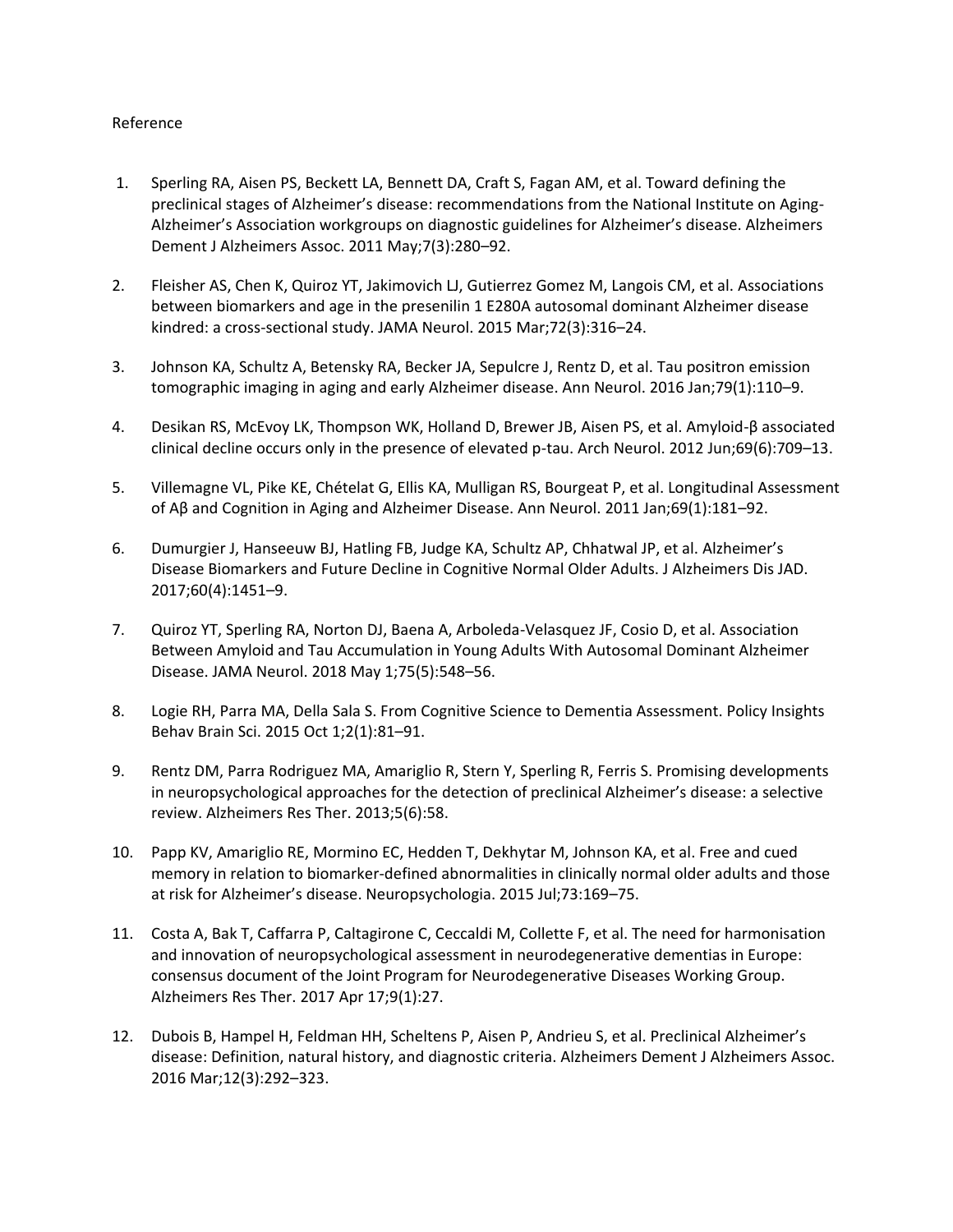- 13. Liang Y, Pertzov Y, Nicholas JM, Henley SMD, Crutch S, Woodward F, et al. Visual short-term memory binding deficit in familial Alzheimer's disease. Cortex J Devoted Study Nerv Syst Behav. 2016 May;78:150–64.
- 14. Luck SJ, Vogel EK. The capacity of visual working memory for features and conjunctions. Nature. 1997 Nov;390(6657):279–81.
- 15. Vogel EK, Woodman GF, Luck SJ. Storage of features, conjunctions, and objects in visual working memory. J Exp Psychol Hum Percept Perform. 2001;27(1):92–114.
- 16. Koppara A, Frommann I, Polcher A, Parra MA, Maier W, Jessen F, et al. Feature Binding Deficits in Subjective Cognitive Decline and in Mild Cognitive Impairment. J Alzheimers Dis JAD. 2015 Sep 24;48 Suppl 1:S161-170.
- 17. Parra MA, Abrahams S, Logie RH, Méndez LG, Lopera F, Della Sala S. Visual short-term memory binding deficits in familial Alzheimer's disease. Brain J Neurol. 2010 Sep;133(9):2702–13.
- 18. Fleisher AS, Chen K, Quiroz YT, Jakimovich LJ, Gomez MG, Langois CM, et al. Florbetapir PET analysis of amyloid-β deposition in the presenilin 1 E280A autosomal dominant Alzheimer's disease kindred: a cross-sectional study. Lancet Neurol. 2012 Dec;11(12):1057–65.
- 19. Wang J-Z, Wang Z-H, Tian Q. Tau hyperphosphorylation induces apoptotic escape and triggers neurodegeneration in Alzheimer's disease. Neurosci Bull. 2014 Apr;30(2):359–66.
- 20. Braak H, Braak E. Neuropathological stageing of Alzheimer-related changes. Acta Neuropathol (Berl). 1991;82(4):239–59.
- 21. Acosta-Baena N, Sepulveda-Falla D, Lopera-Gómez CM, Jaramillo-Elorza MC, Moreno S, Aguirre-Acevedo DC, et al. Pre-dementia clinical stages in presenilin 1 E280A familial early-onset Alzheimer's disease: a retrospective cohort study. Lancet Neurol. 2011 Mar;10(3):213–20.
- 22. Parra MA, Abrahams S, Logie RH, Della Sala S. Visual short-term memory binding in Alzheimer's disease and depression. J Neurol. 2010 Jul;257(7):1160–9.
- 23. Xu Y. Encoding color and shape from different parts of an object in visual short-term memory. Percept Psychophys. 2002 Nov;64(8):1260–80.
- 24. Donaldson W. Accuracy of d' and A' as estimates of sensitivity. Bull Psychon Soc. 1993 Apr 1;31(4):271–4.
- 25. Becker JA, Hedden T, Carmasin J, Maye J, Rentz DM, Putcha D, et al. Amyloid-β associated cortical thinning in clinically normal elderly. Ann Neurol. 2011 Jun;69(6):1032–42.
- 26. Schultz AP, Chhatwal JP, Hedden T, Mormino EC, Hanseeuw BJ, Sepulcre J, et al. Phases of Hyperconnectivity and Hypoconnectivity in the Default Mode and Salience Networks Track with Amyloid and Tau in Clinically Normal Individuals. J Neurosci Off J Soc Neurosci. 2017 Apr 19;37(16):4323–31.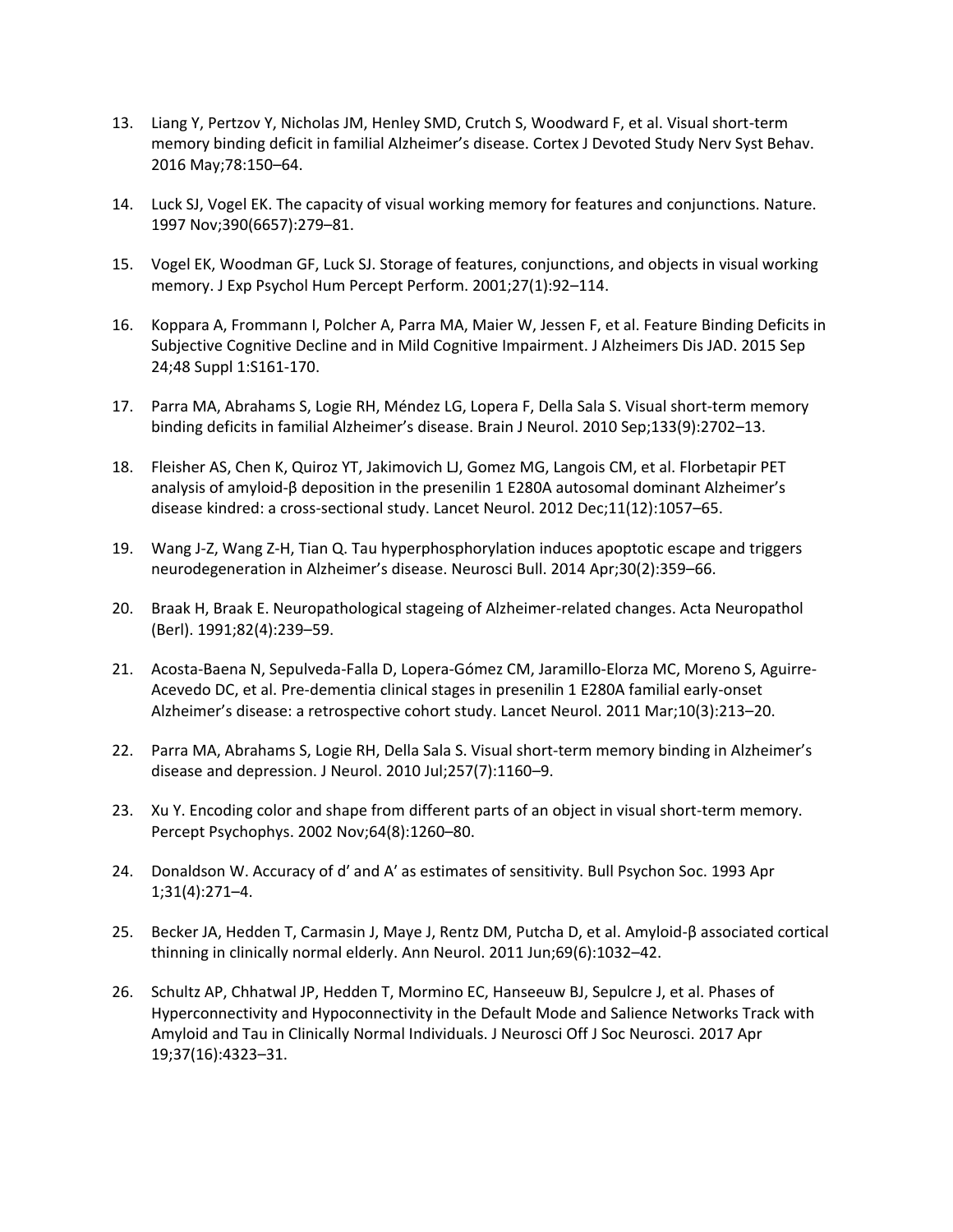- 27. Amariglio RE, Mormino EC, Pietras AC, Marshall GA, Vannini P, Johnson KA, et al. Subjective cognitive concerns, amyloid-β, and neurodegeneration in clinically normal elderly. Neurology. 2015 Jul 7;85(1):56–62.
- 28. Hedden T, Van Dijk KRA, Becker JA, Mehta A, Sperling RA, Johnson KA, et al. Disruption of functional connectivity in clinically normal older adults harboring amyloid burden. J Neurosci Off J Soc Neurosci. 2009 Oct 7;29(40):12686–94.
- 29. Mormino EC, Betensky RA, Hedden T, Schultz AP, Amariglio RE, Rentz DM, et al. Synergistic effect of β-amyloid and neurodegeneration on cognitive decline in clinically normal individuals. JAMA Neurol. 2014 Nov;71(11):1379–85.
- 30. Baddeley AD, Allen RJ, Hitch GJ. Binding in visual working memory: The role of the episodic buffer. Neuropsychologia. 2011 May 1;49(6):1393–400.
- 31. Staresina BP, Davachi L. Object Unitization and Associative Memory Formation Are Supported by Distinct Brain Regions. J Neurosci. 2010 Jul 21;30(29):9890–7.
- 32. Parra MA, Della Sala S, Logie RH, Morcom AM. Neural correlates of shape-color binding in visual working memory. Neuropsychologia. 2014 Jan;52:27–36.
- 33. Xu Y, Chun MM. Dissociable neural mechanisms supporting visual short-term memory for objects. Nature. 2006 Mar;440(7080):91–5.
- 34. Bublak P, Redel P, Sorg C, Kurz A, Förstl H, Müller HJ, et al. Staged decline of visual processing capacity in mild cognitive impairment and Alzheimer's disease. Neurobiol Aging. 2011 Jul;32(7):1219–30.
- 35. Chapman LJ, Chapman JP. Problems in the measurement of cognitive deficit. Psychol Bull. 1973 Jun;79(6):380–5.
- 36. Parra MA, Sala SD, Abrahams S, Logie RH, Méndez LG, Lopera F. Specific deficit of colour-colour short-term memory binding in sporadic and familial Alzheimer's disease. Neuropsychologia. 2011 Jun;49(7):1943–52.
- 37. Parra MA, Calia C, García AF, Olazarán-Rodríguez J, Hernandez-Tamames JA, Alvarez-Linera J, et al. Refining memory assessment of elderly people with cognitive impairment: Insights from the shortterm memory binding test. Arch Gerontol Geriatr. 2019 Aug;83:114–20.
- 38. Guzmán-Vélez E, Jaimes S, Aguirre-Acevedo DC, Norton DJ, Papp KV, Amariglio R, et al. A Three-Factor Structure of Cognitive Functioning Among Carriers and Non-Carriers of Autosomal-Dominant Alzheimer's Disease. J Alzheimers Dis JAD. 2018 Jul 17;
- 39. Norton DJ, Amariglio R, Protas H, Chen K, Aguirre-Acevedo DC, Pulsifer B, et al. Subjective memory complaints in preclinical autosomal dominant Alzheimer disease. Neurology. 2017 Oct 3;89(14):1464–70.
- 40. Parra MA, Saarimäki H, Bastin ME, Londoño AC, Pettit L, Lopera F, et al. Memory binding and white matter integrity in familial Alzheimer's disease. Brain J Neurol. 2015 May;138(Pt 5):1355–69.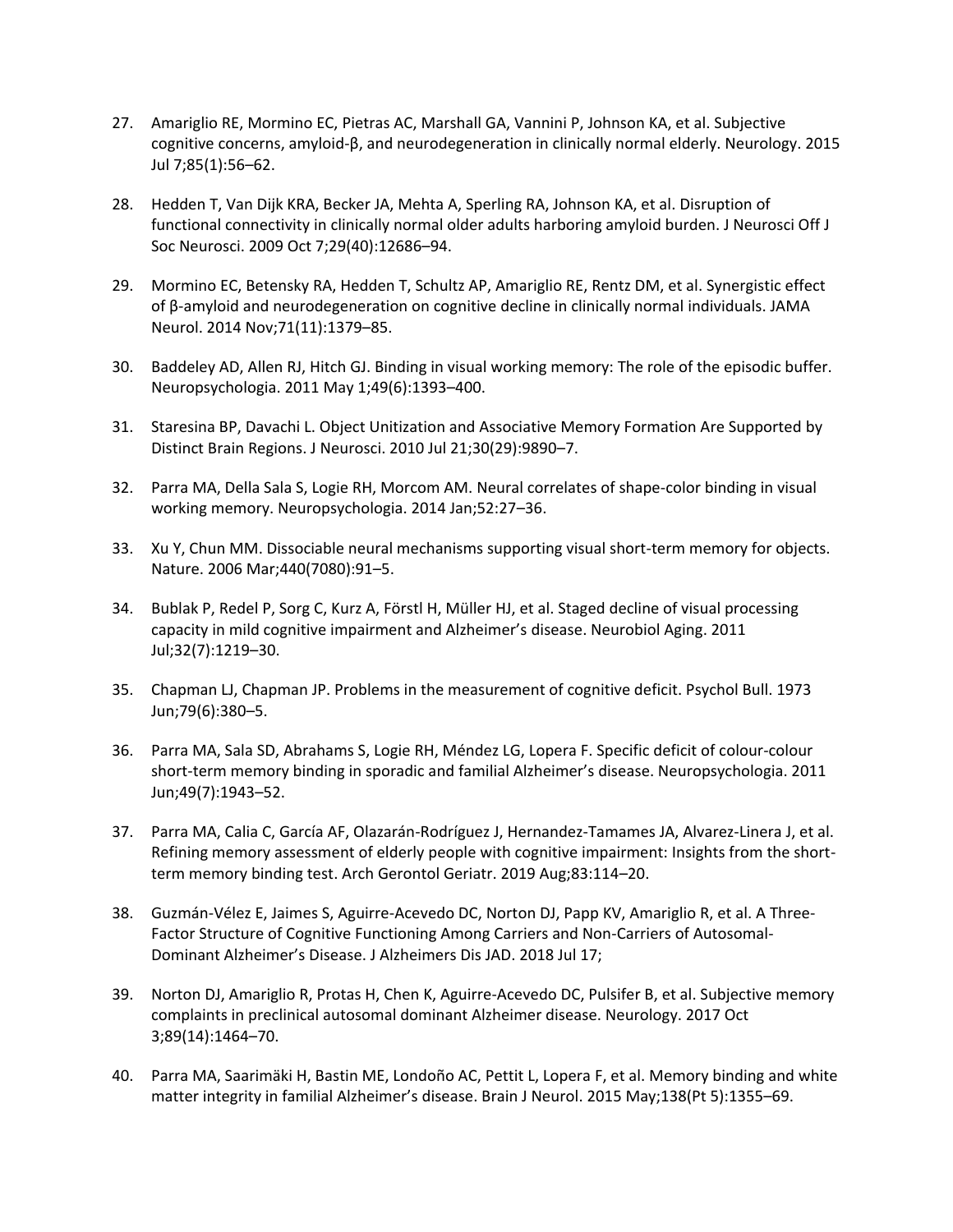41. Jacobs HIL, Hedden T, Schultz AP, Sepulcre J, Perea RD, Amariglio RE, et al. Structural tract alterations predict downstream tau accumulation in amyloid-positive older individuals. Nat Neurosci. 2018 Mar;21(3):424–31.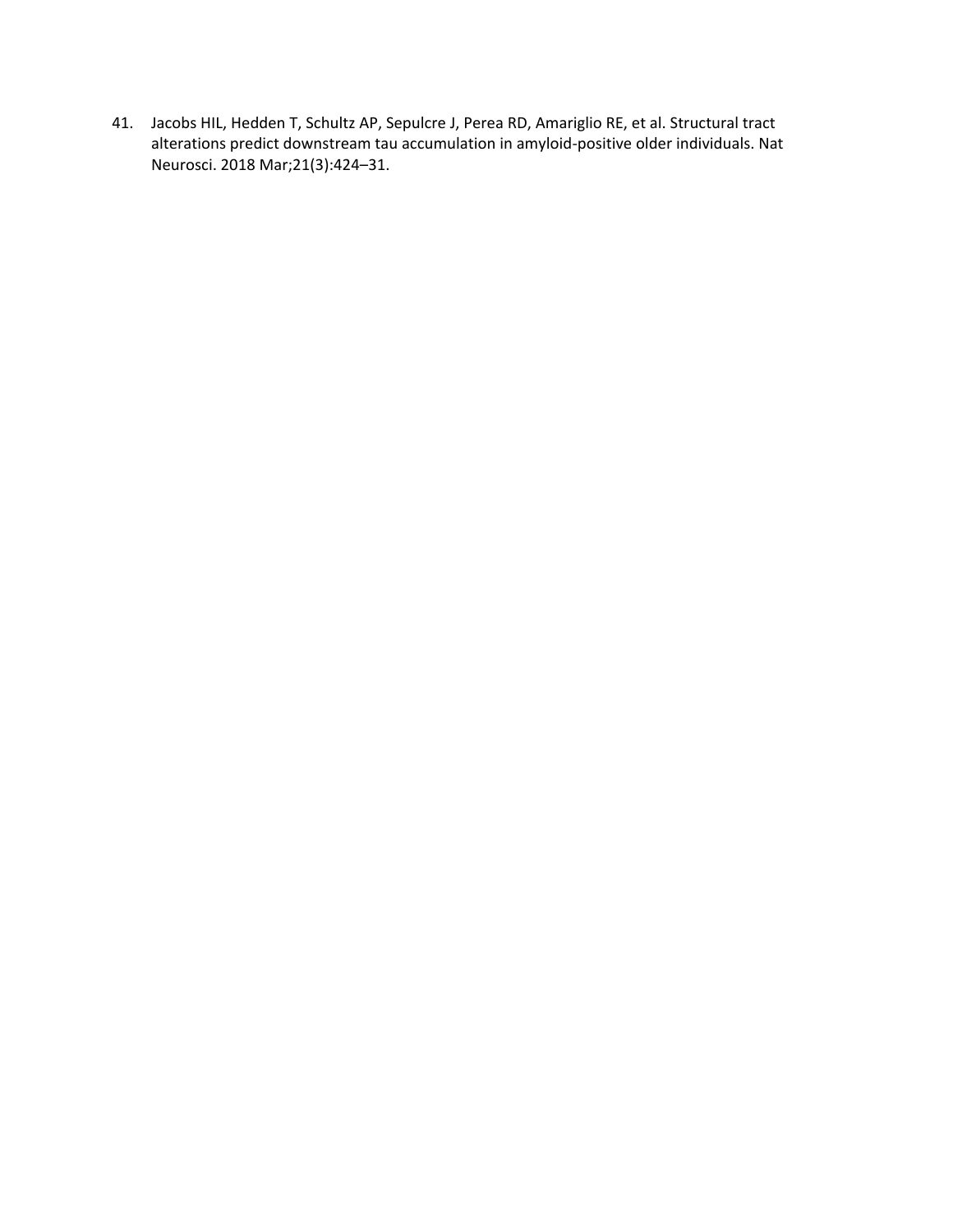# **TABLE 1. Demographic**s

|             |              |                            |              | Cohen's      |
|-------------|--------------|----------------------------|--------------|--------------|
|             | <b>MCI</b>   | <b>Unimpaired Carriers</b> | Non-carriers | $d, p^*$     |
|             | $(n=6)$      | $(n = 19)$                 | $(n=27)$     |              |
| Age         | 44.8 $(1.4)$ | 37.5(6.5)                  | 37.0(6.5)    | .07, .80     |
| Sex         | 5 F, 1 M     | 10 F, 11 M                 | 17 F, 11 M   | $p = .43$    |
| Education   | 9.3(3.4)     | 11.4(3.8)                  | 9.9(4.1)     | $-0.37, .22$ |
| <b>MMSE</b> | 25.5(3.8)    | 28.6(.84)                  | 29.0(0.94)   | .16, .43     |
| Word Recall |              |                            |              |              |
| (Delayed)   | 3.5(2.9)     | 6.8(2.1)                   | 7.5(1.2)     | .42, .17     |

*\* based on t-test comparing preclinical carriers and non-carriers, or chi square in the case of* 

*Sex*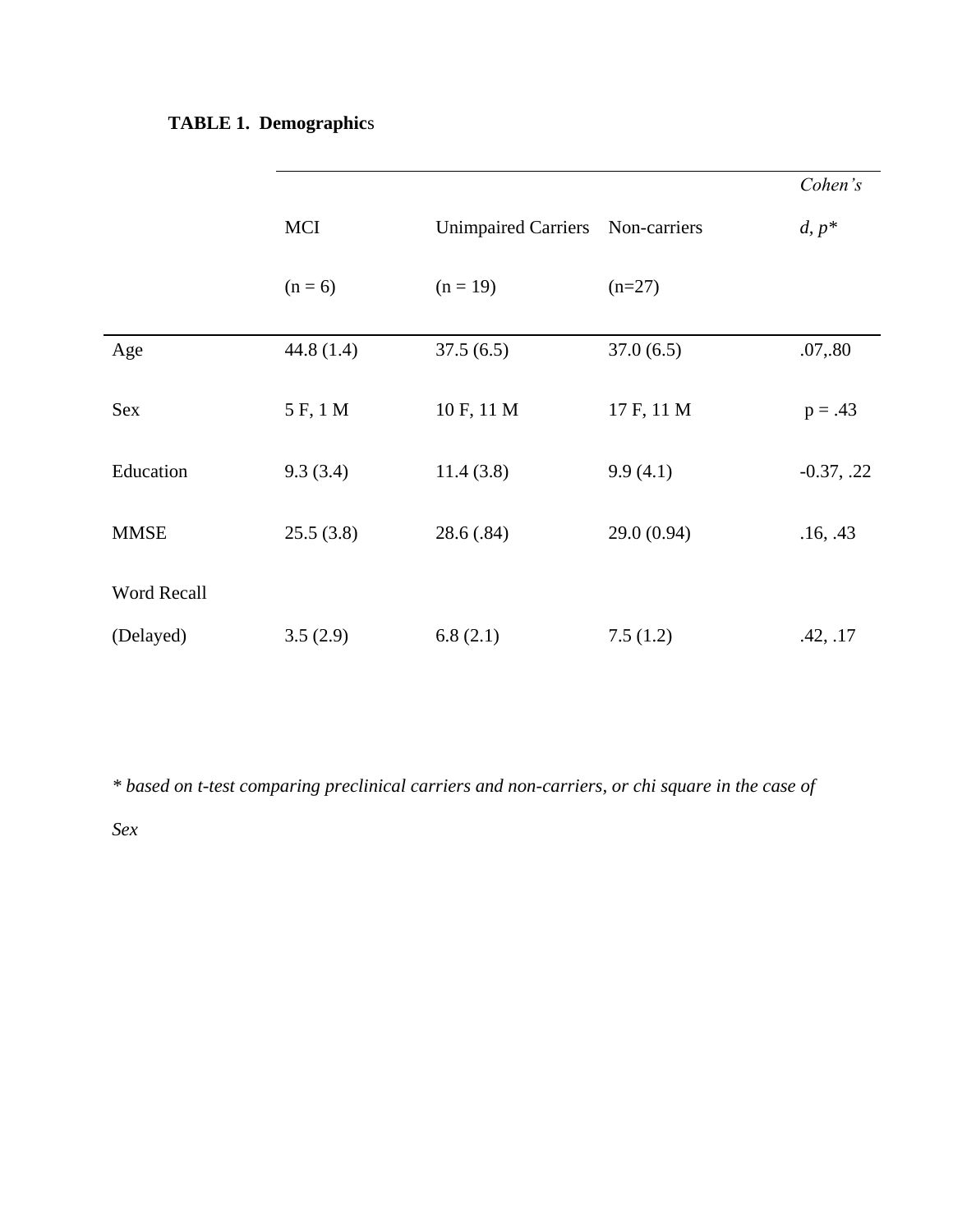|            | PIB       | ER tau      | IT tau      |
|------------|-----------|-------------|-------------|
| SO         | $r = -47$ | r= -.48     | r= - 49     |
|            | $(p=.02)$ | $(p=.02)$   | $(p=.01)$   |
| <b>CSB</b> | $r = -39$ | $r = -0.14$ | $r = -0.11$ |
|            | $(p=.06)$ | $(p=.50)$   | $(p=.60)$   |

Table 2. Correlations between VSTM performance and biomarkers in all carriers (n=25)

Table 3. Correlations between VSTM performance and biomarkers in all asymptomatic carriers only  $(n = 19)$ 

|            | PIB       | ER tau      | IT tau     |
|------------|-----------|-------------|------------|
| <b>SO</b>  | r= -.56   | $r = -0.53$ | $r = -72$  |
|            | $(p=.01)$ | $(p=.02)$   | $(p=.001)$ |
| <b>CSB</b> | r= - 50   | $r = -26$   | $r = -30$  |
|            | $(p=.03)$ | $(p=.27)$   | $(p=.21)$  |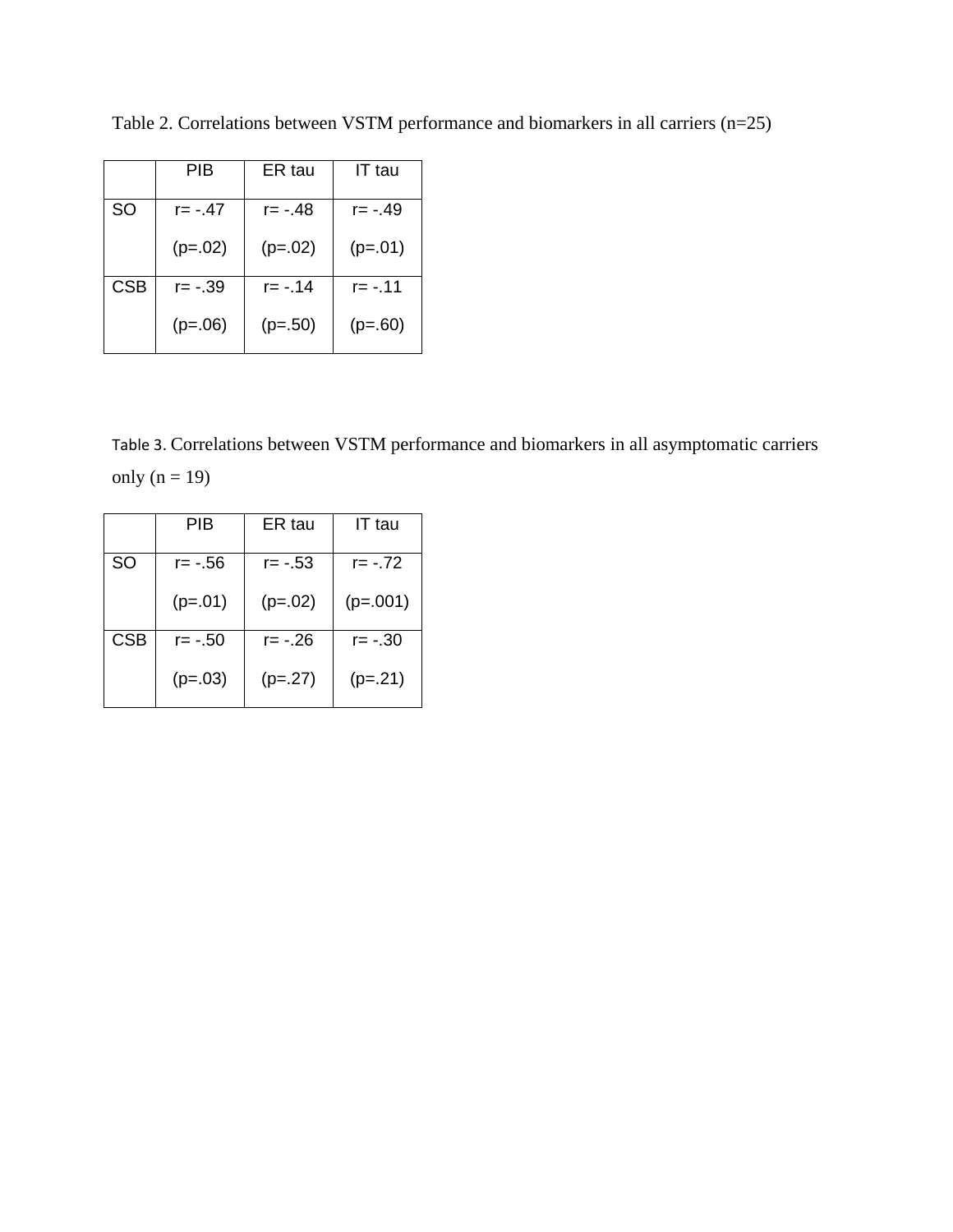Figure 1. The task was to indicate whether a change in any of the three polygons occurred between the first and second presentations. In all trials the position of each polygon was different in the first and second presentations. There were two conditions, each presented in its own block of 32 trials. In the Shape Only (SO) condition, the polygons only varied in shape in both presentations (all were presented as black, on a grey background). In 50% of the trials, the shape of two polygons differed in the second presentation from the first. In the other 50% of the trials, the shapes of all three were identical in the first and second presentations. In the Color-Shape Binding (CSB) condition, each polygon had a different color in the first presentation. In 50% of the trials, on the second presentation, two polygons swapped their colors. On the other 50% of the trials, the same color-shape combinations were presented in both presentations. In both conditions, the first presentation lasted for 2 sec, was followed by a blank screen for 900msec, and then the second set of polygons was presented until the participant responded.

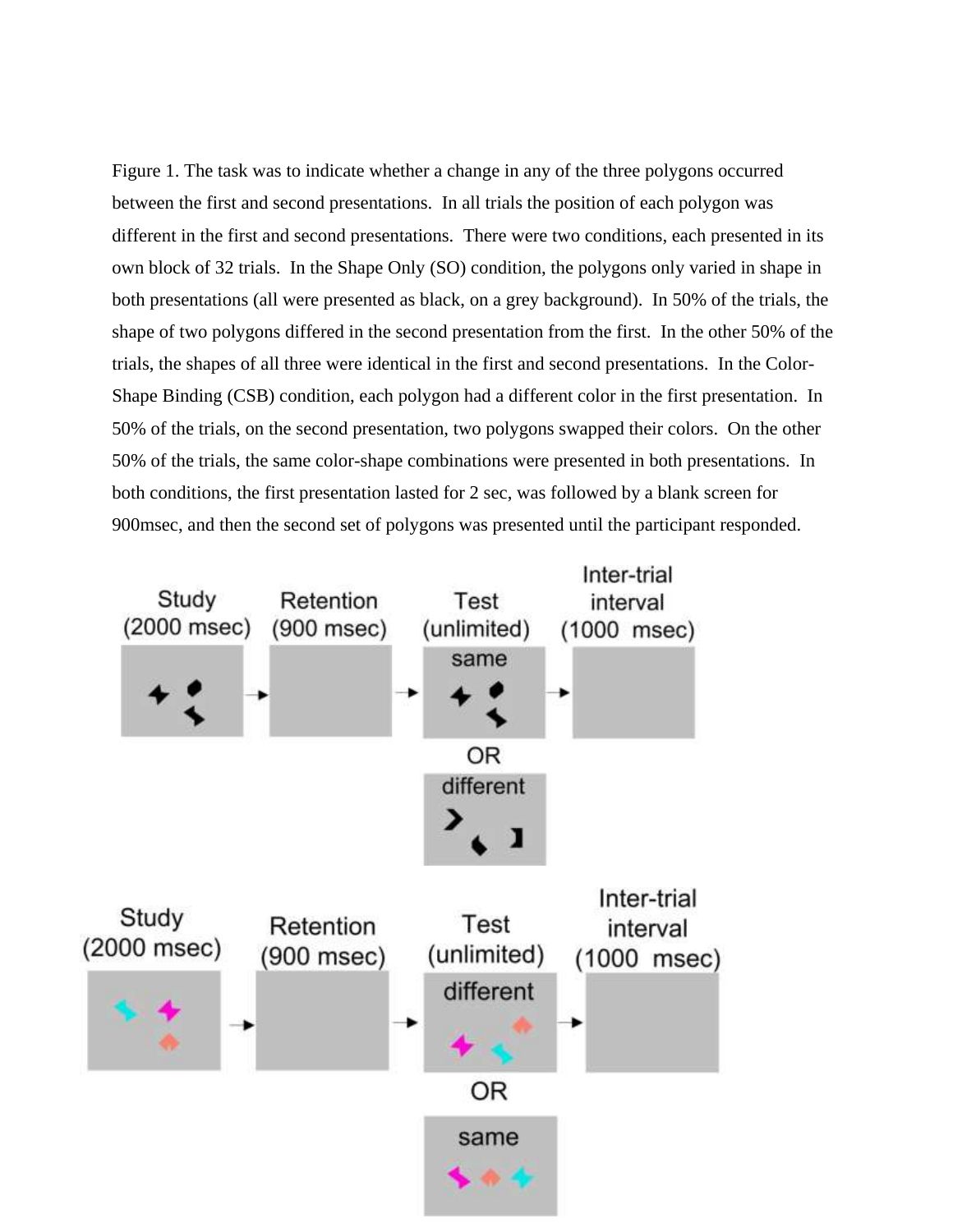Figure 2. *a.* Group means for A' in the shape only (SO) and color shape binding (CSB) conditions. Error bars denote standard error.  $NC = non-carrier$ .  $UC = unimpaired carrier$ . MCI  $=$  carrier with mild cognitive impairment. *b*. Scatterplots of visual short-term memory performance as a function of age and biomarker levels. In this group of carriers, age is tantamount to proximity to disease onset minus a constant.  $r^2$  values refer to the entire carrier group, combining MCI and UC.



b.